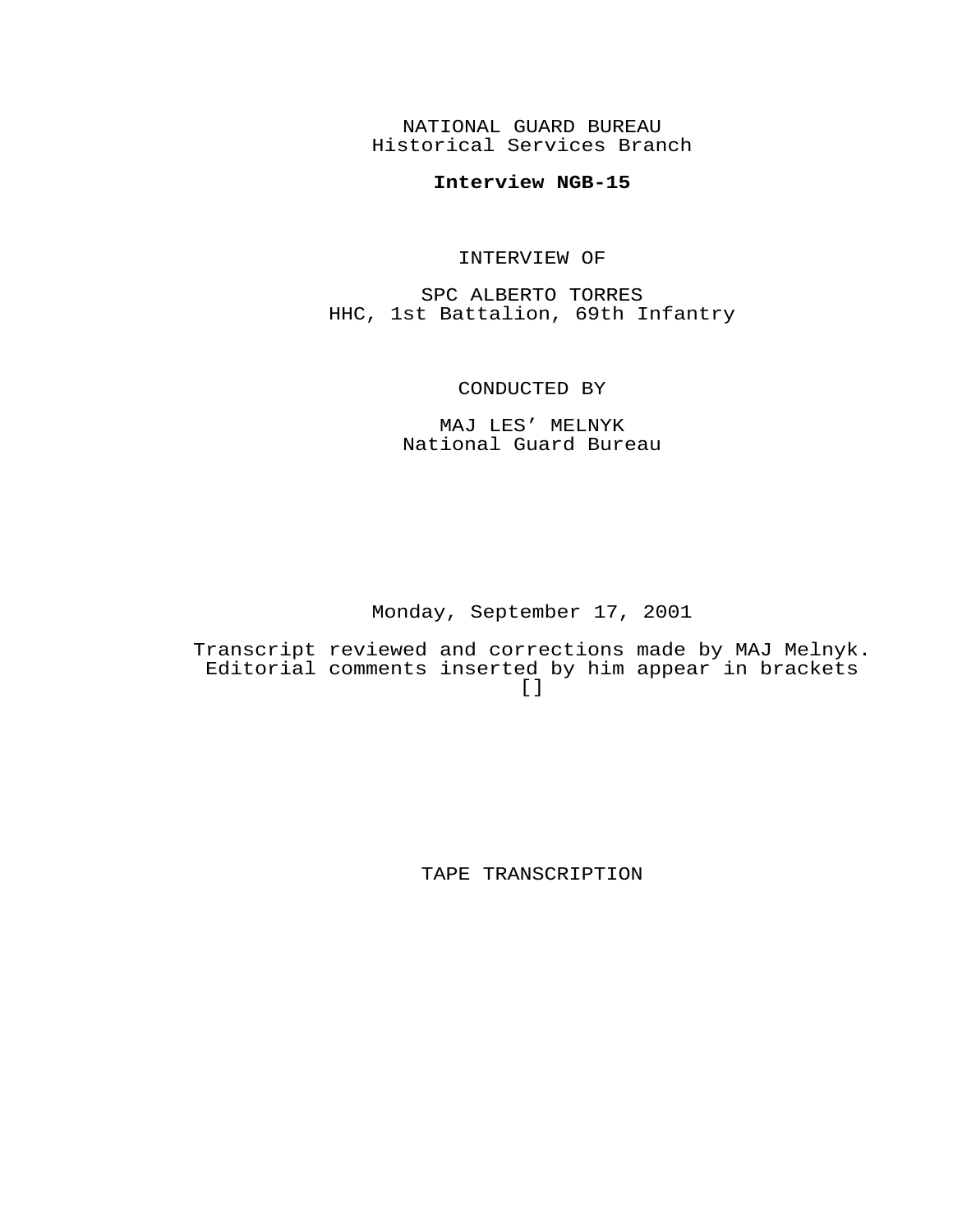| $\mathbf 1$ | PROCEEDINGS                                             |
|-------------|---------------------------------------------------------|
| 2           | MAJ MELNYK: This is MAJ Les' Melnyk, Army               |
| 3           | National Guard Historian at the National Guard Bureau,  |
| 4           | and today I am interviewing SPC Alberto Torres, that's  |
| 5           | T-o-r-r-e-s, who is a medic in HHC, 1st Battalion, 69th |
| 6           | Infantry. This interview is taking place at the 69th    |
| 7           | Regimental Armory, at 68 Lexington Avenue, that's       |
| 8           | Lexington Avenue and 25th Street, in New York City, on  |
| 9           | the 17th of September 2001.                             |
| 10          | SPC Torres, you have read and signed the                |
| 11          | access agreement for oral history materials and agreed  |
| 12          | that there is no need for anything to be withheld.      |
| 13          | Okay. I need you to actually say that out               |
| 14          | loud.                                                   |
| 15          | SPC TORRES: Yeah, I agree. I actually need              |
| 16          | to say so.                                              |
| 17          | That's in case the paperwork gets<br><b>MAJ MELNYK:</b> |
| 18          | separated from the tape, we know that you agreed to     |
| 19          | release it to the Army, and without any stipulations.   |
| 20          | SPC Torres, I wanted to ask you where you were          |
| 21          | and what your initial reaction was when the first plane |
|             |                                                         |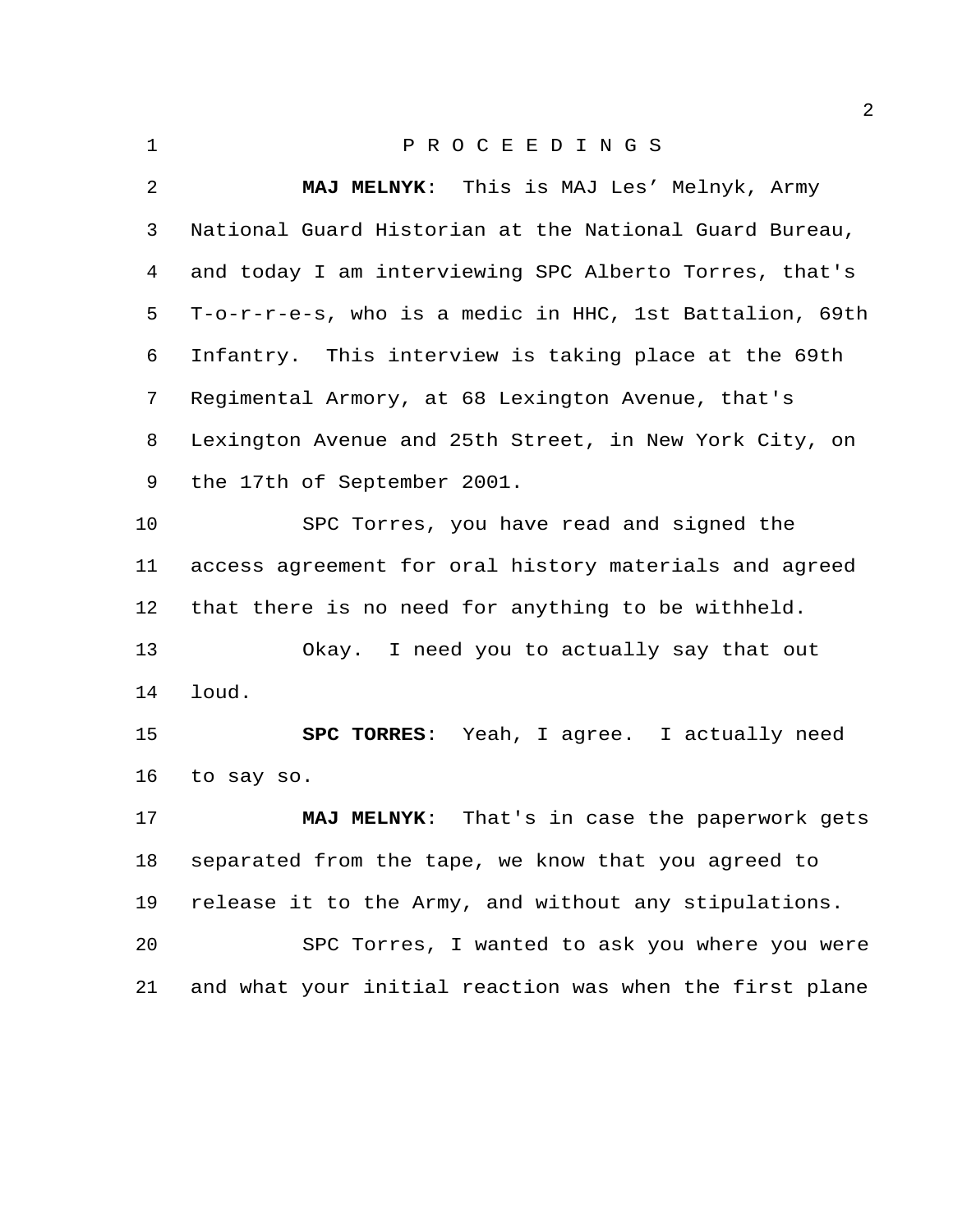-- when you heard about the plane striking the World Trade Center.

 **SPC TORRES**: I was on my way to Manhattan. I was on my way -- as a matter of fact, I was on my way to the armory.

 I didn't attend drill for like a month or something and I felt really guilty about not coming and not calling, but I was like really busy with like my family and my three and my two year old, and my wife 10 just started -- she went back to college again, and I had like the whole first -- had a half of the week off. So I said on Monday, Tuesday and Wednesday, let me do this first thing in the morning.

 So Monday I didn't get to do it. So I was like, okay, Tuesday, I said no, let me -- if I don't do it now, I'm not going to do it for another week.

 So I wanted to come in, also, because I wanted to come to the city, because I heard in the news it was going to be a nice day and I wanted to come.

 I'm always in the area and I'm always in the armory. I come here often on my time off and to see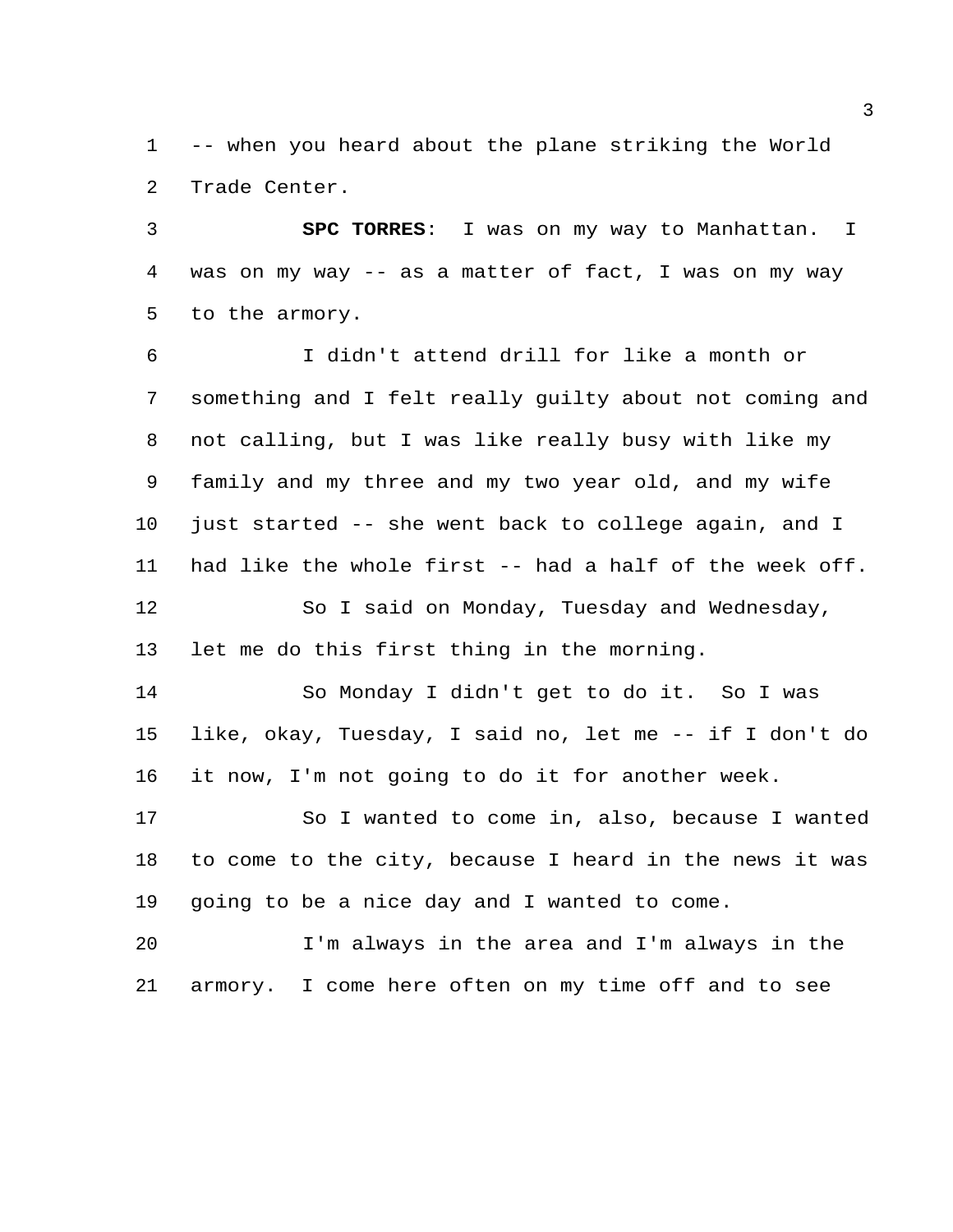the guys and see how they're doing.

 And then when I came into the city, I saw the news and I saw that there was a fire in the World Trade, but I didn't know that there was a plane that hit. And I went to Bellevue to -- where the EMS station is, because I have friends that work, and then I said, oh, this is -- this looks serious. And then I called sergeant Sanchez over the phone. **MAJ MELNYK**: And sergeant Sanchez is? **SPC TORRES**: The first sergeant for Headquarters Company. And he put me on hold. Then SGT Rabinowitz picked up the phone. **MAJ MELNYK**: And he is the full-time technician? **SPC TORRES**: He is the full-time admin NCO. And then I told him what was going on and he says, "Yeah, I know." And I said, "So do you need us to do anything." He said, "No, not right now. Maybe." He put me on hold and sergeant Sanchez picked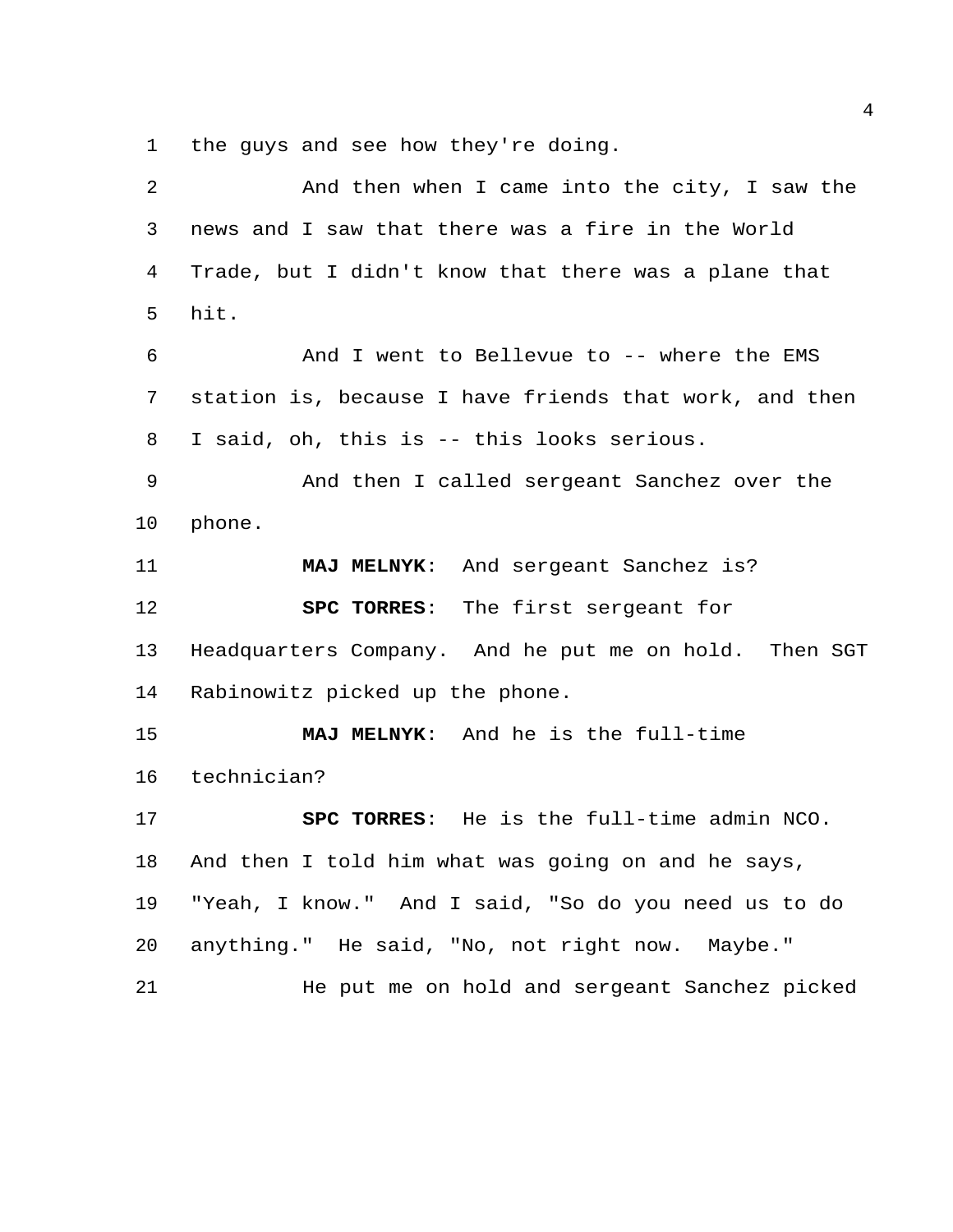up again and his voice was cracking and he says "Give me your number and I'll call you back."

 I was like, "Listen, don't worry about the number. I'm a few blocks away on Bellevue, I'll be there in a few minutes." He said, "Okay, guy."

 Then when I came in here, there was only a few people that were in the armory. It was like about 9:00 o'clock, 9:30. It was early. I didn't -- I didn't really look at my watch to see what time it was, because I really wasn't thinking about the time. I was thinking, you know, oh -- can I curse? I was thinking, "Oh, shit, look what's going on."

 So then I was thinking, well, I'm on my day off. If I stay in the fire station, they're going to put me to work.

 **MAJ MELNYK**: So you're a firefighter in your civilian job.

**SPC TORRES**: I'm a paramedic.

**MAJ MELNYK**: You're a paramedic.

 **SPC TORRES**: Yeah. And I was really tired from working the week before and I figured let me go to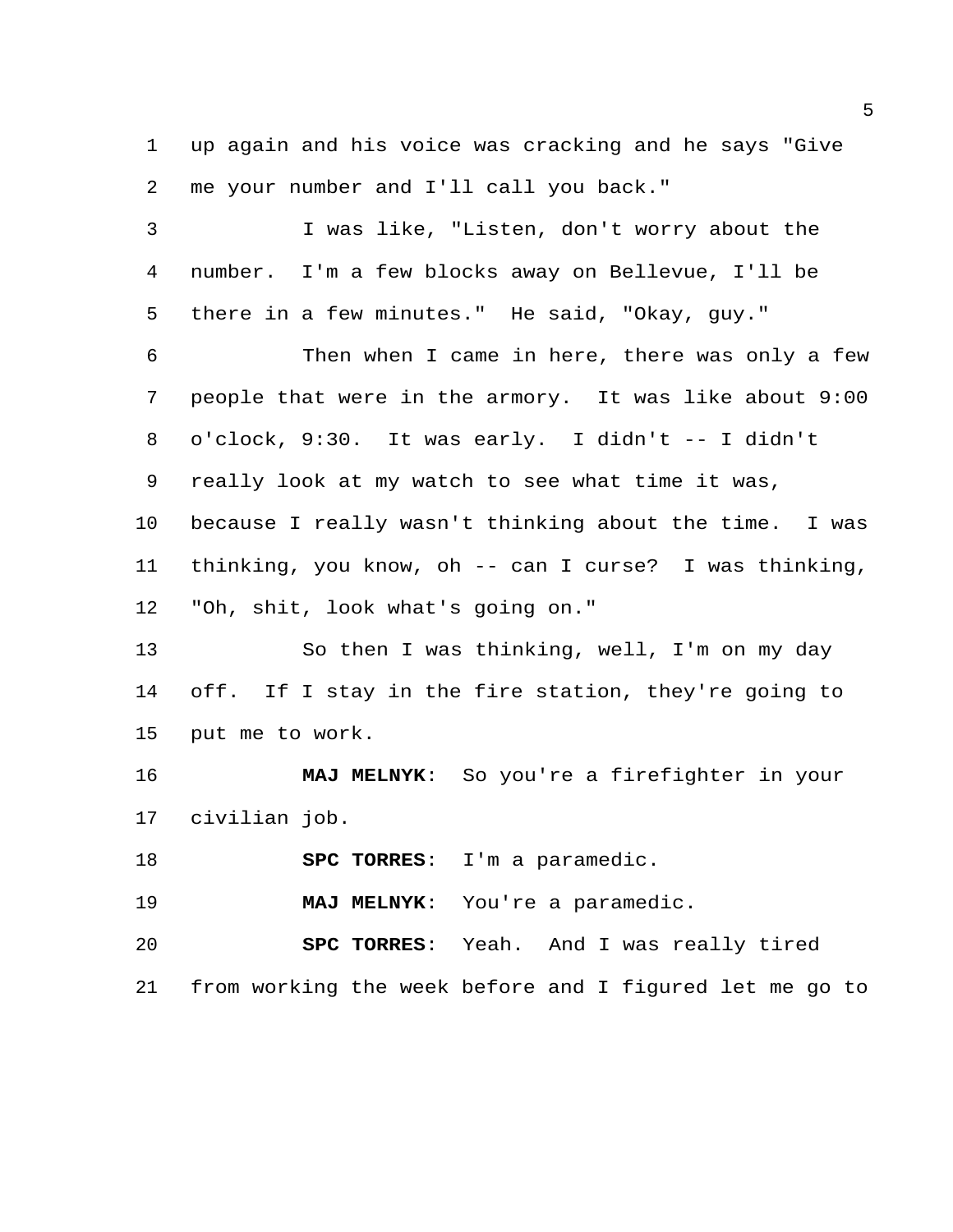the 69th, you know, to help the soldiers out, because I felt -- I feel guilty about not coming to the drill. And like, you know, I kind of like felt guilty when I came here, but when I went upstairs, sergeant Sanchez says, "Oh, welcome back, Torres." So I kind of felt like he broke the ice and I had my medical equipment, and then I got into the BDUs from the locker really fast. **MAJ MELNYK**: If I could break in. Why were you carrying your medical equipment? **SPC TORRES**: No. I was in Bellevue, I got it in my locker. **MAJ MELNYK**: So a lot of the folks you work with are at Bellevue and when you heard about the disaster, you -- **SPC TORRES**: I came here, yeah. **MAJ MELNYK:** -- you picked up your EMT -- **SPC TORRES**: My gear. **MAJ MELNYK**: -- gear and came here. **SPC TORRES**: And came here. Yeah. **MAJ MELNYK**: So you were here fairly -- middle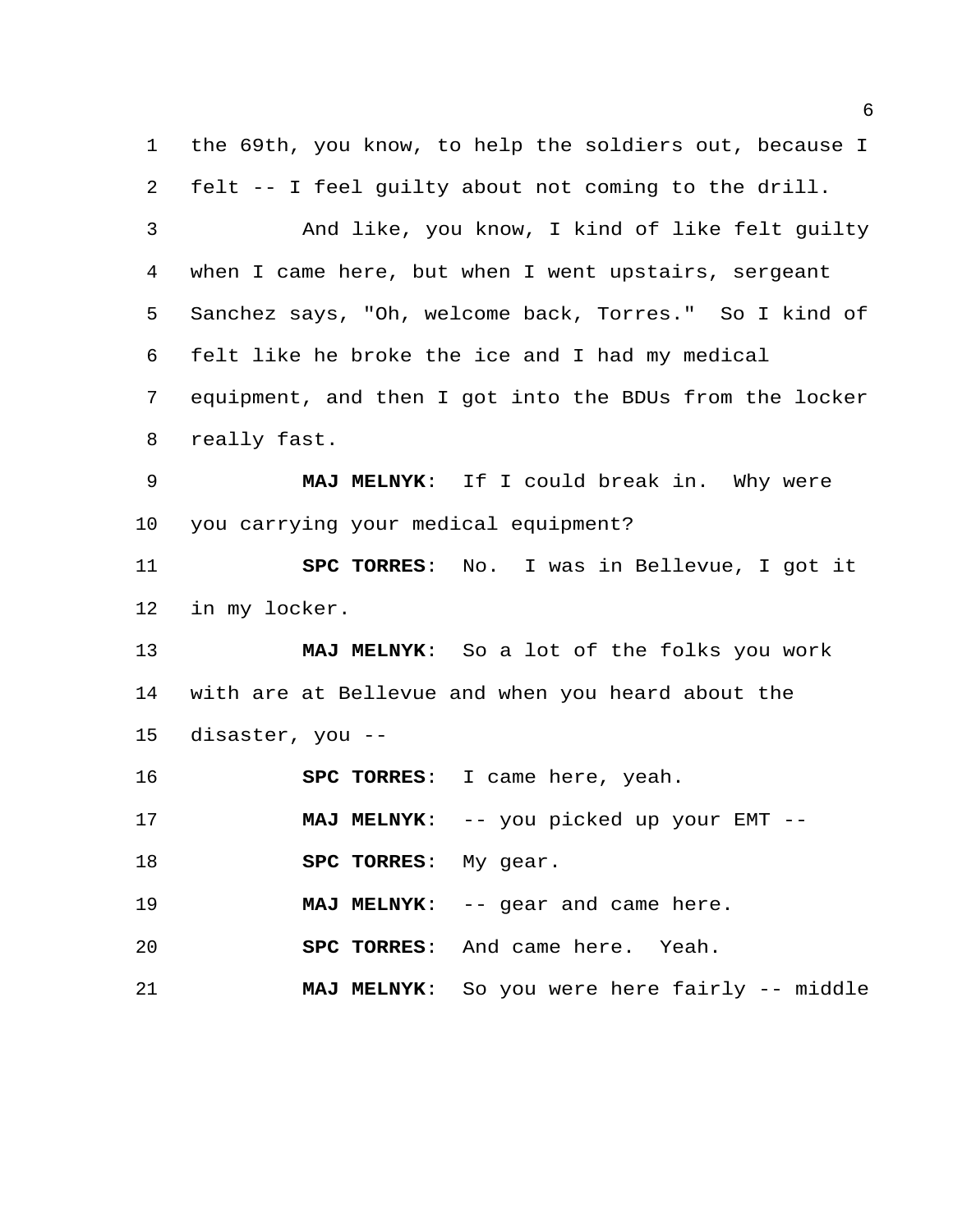of the morning. You got into your BDUs. There weren't many people in the armory.

 **SPC TORRES**: No. **MAJ MELNYK**: Who took charge of you? **SPC TORRES**: Nobody yet. **MAJ MELNYK**: Nobody really. **SPC TORRES**: Because like there weren't any medics here. **MAJ MELNYK**: Okay. **SPC TORRES**: I was the only one. **MAJ MELNYK**: So what did you do? You waited for -- **SPC TORRES**: No. I went and I got keys. I got dressed, I came back down, I put my bag down. Then I remember putting my ATM card somewhere and I lost that. That's what I remember. It was like really hectic and there was only like ten people here. It was like almost no one was here. So I got the keys from -- I don't know who I got the keys from.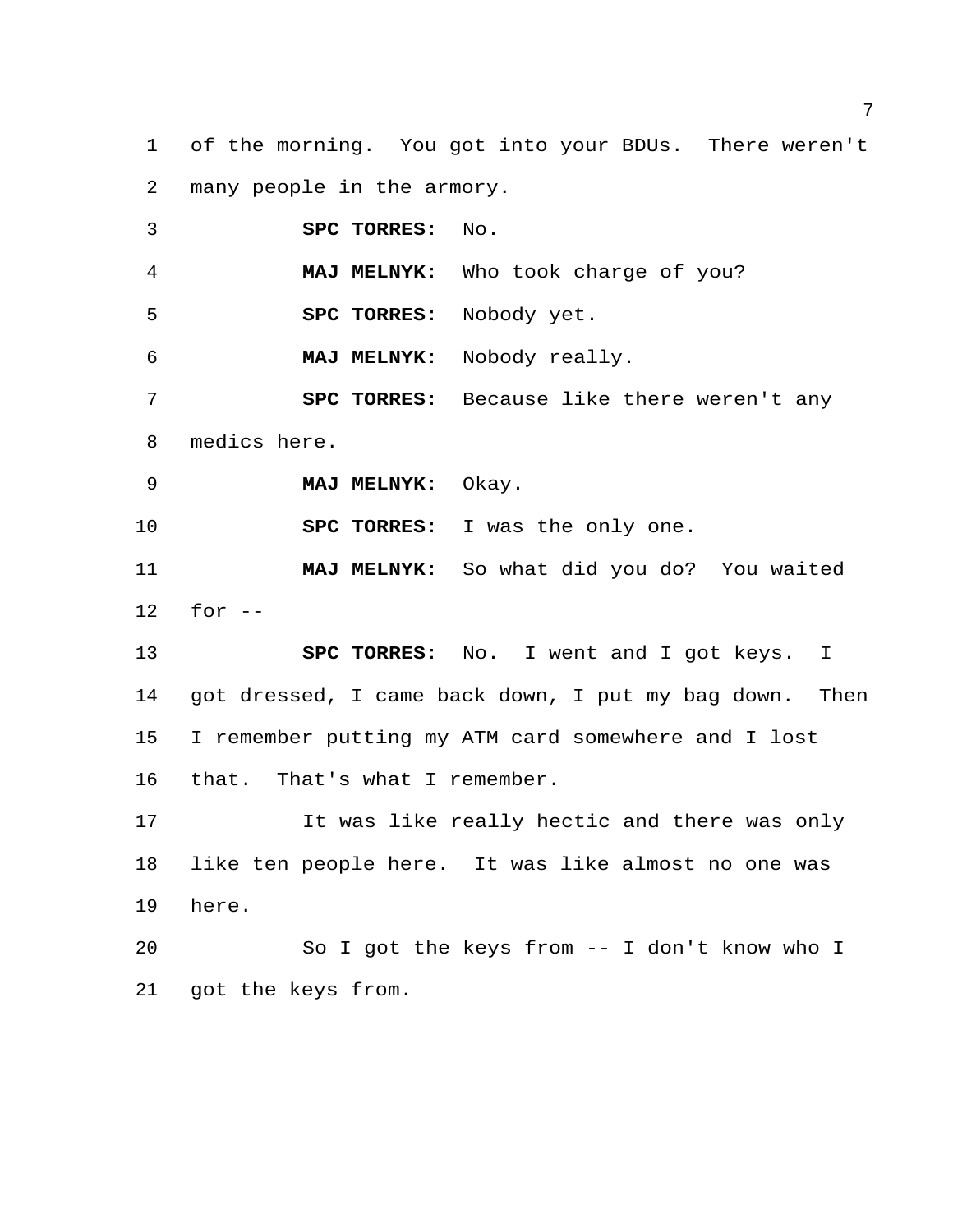**MAJ MELNYK**: The keys to?

 **SPC TORRES**: The keys to the medical room. **MAJ MELNYK**: Okay.

 **SPC TORRES**: And I went downstairs, I opened the medical locker, and I threw -- I took three medical chests, heavy metal medical chests, and I laid it out on the floor and I said, okay, this is what we need, this is what we need, this is what we need.

 And then SGT Silva walked in with his civilian clothes.

**MAJ MELNYK**: And SGT Silva is?

**SPC TORRES**: He's the medical NCO.

**MAJ MELNYK**: Okay.

 **SPC TORRES**: And he kind of laughed. He was like -- I was like, "Oh, did you hear the news?" He says, "Of course, I can't go home now." I think he was getting off from work. Oh, he was going to work. It was early in the morning. He was going. He's like, "I might as well just come in," the trains, they just shut them down.

I said, "Oh, wow, they just shut the trains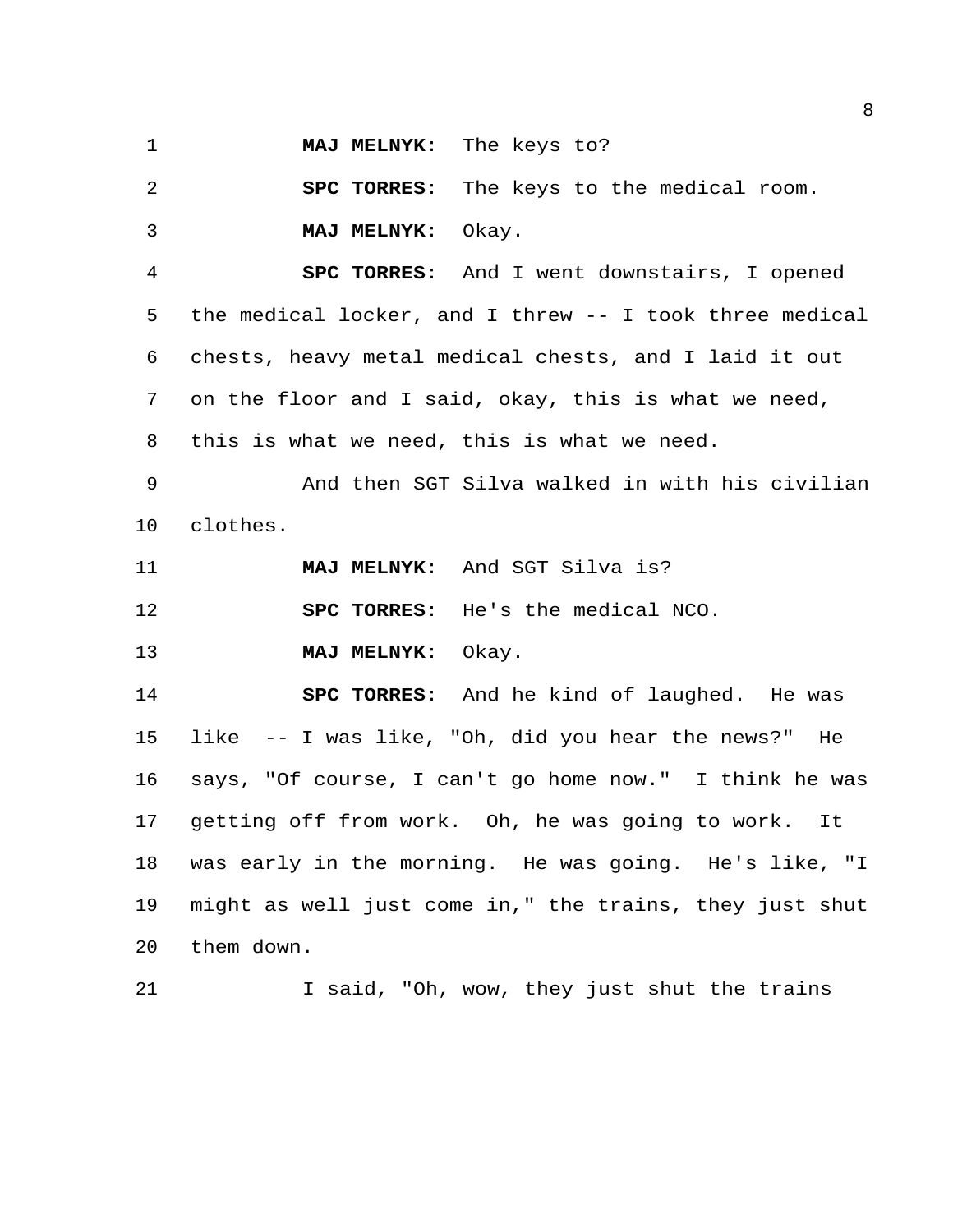down." So I said, "Listen, I'm getting the medical chests ready." He says, "Okay, I'm going to get into my uniform upstairs." He says, "Is there a sign-in sheet?" I was like, "I don't know. I didn't sign in." I just let them know that like I'm here, here I am, we'll do it later. And then I got -- I had -- I checked the equipment and I noticed that there's like some stuff missing from the boxes.

 So I went across the street to the medical supply store and they had just opened and they were like, "Oh, it's so early. Look what's going on." And I said, "Yeah." They're like, "It just happened, it just happened." I said, "Yeah, I know. I don't mean to bother you, but, you know, maybe later we can work some payment out. Can I borrow some equipment?"

 And they said whatever I wanted, so I said, no, I don't really want to abuse, I just need like BP cuffs, stethoscopes, a few forceps, a few -- stuff I know I'm going to need that we don't have downstairs. And we have enough -- so they gave me pretty expensive stuff. So I thought, yeesh, okay, thank you,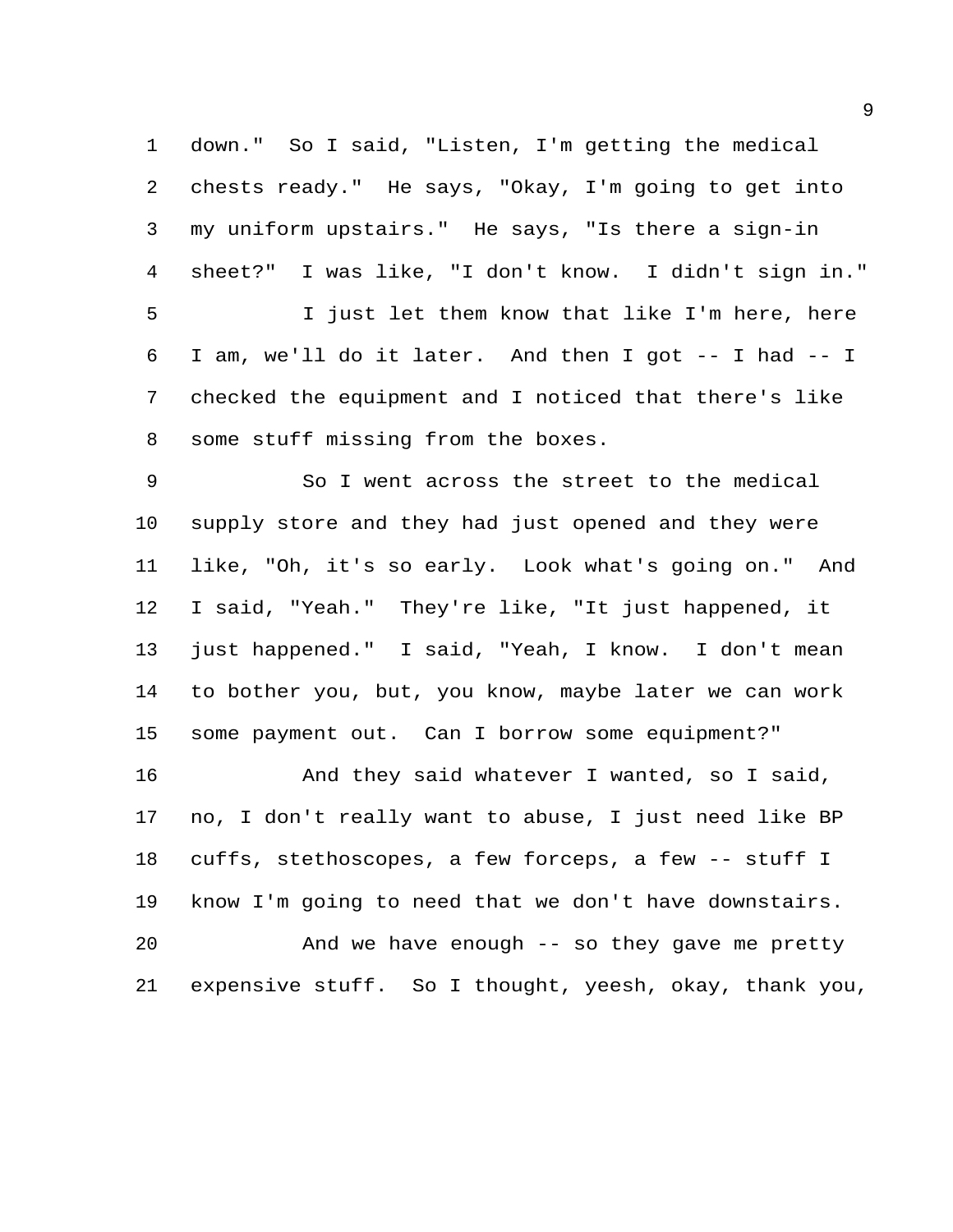I really don't need that many.

| $\overline{2}$ | I just -- there was only two medics here, SGT          |
|----------------|--------------------------------------------------------|
| 3              | Silva and I. Then I went back to the chests. I packed  |
| 4              | the chests up and then I went back upstairs and I told |
| 5              | SGT Sanchez, "Okay, I'm ready." He said, "Well, wait a |
| 6              | minute. I don't know who's going downtown yet."        |
| 7              | And then MAJ Obregon said --                           |
| 8              | MAJ MELNYK: MAJ Obregon is the --                      |
| 9              | SPC TORRES: He's the --                                |
| 10             | MAJ MELNYK: -- executive officer for the               |
| 11             | battalion.                                             |
| 12             | SPC TORRES: -- executive officer. Then I               |
| 13             | heard somebody said something and MAJ Obregon has two  |
| 14             | vehicles out front and I think he said he was going to |
| 15             | go downtown and something. Somebody had -- I didn't    |
| 16             | really listen to or (inaudible) because I don't        |
| 17             | concern.                                               |
| 18             | So I said, okay, well, it's going on, let's            |
| 19             | go, I got two medics, let's go. And SGT Sanchez was    |
| 20             | like "Okay. If you feel ready. Hey, wait, you got to   |
| 21             | wait for a ride."                                      |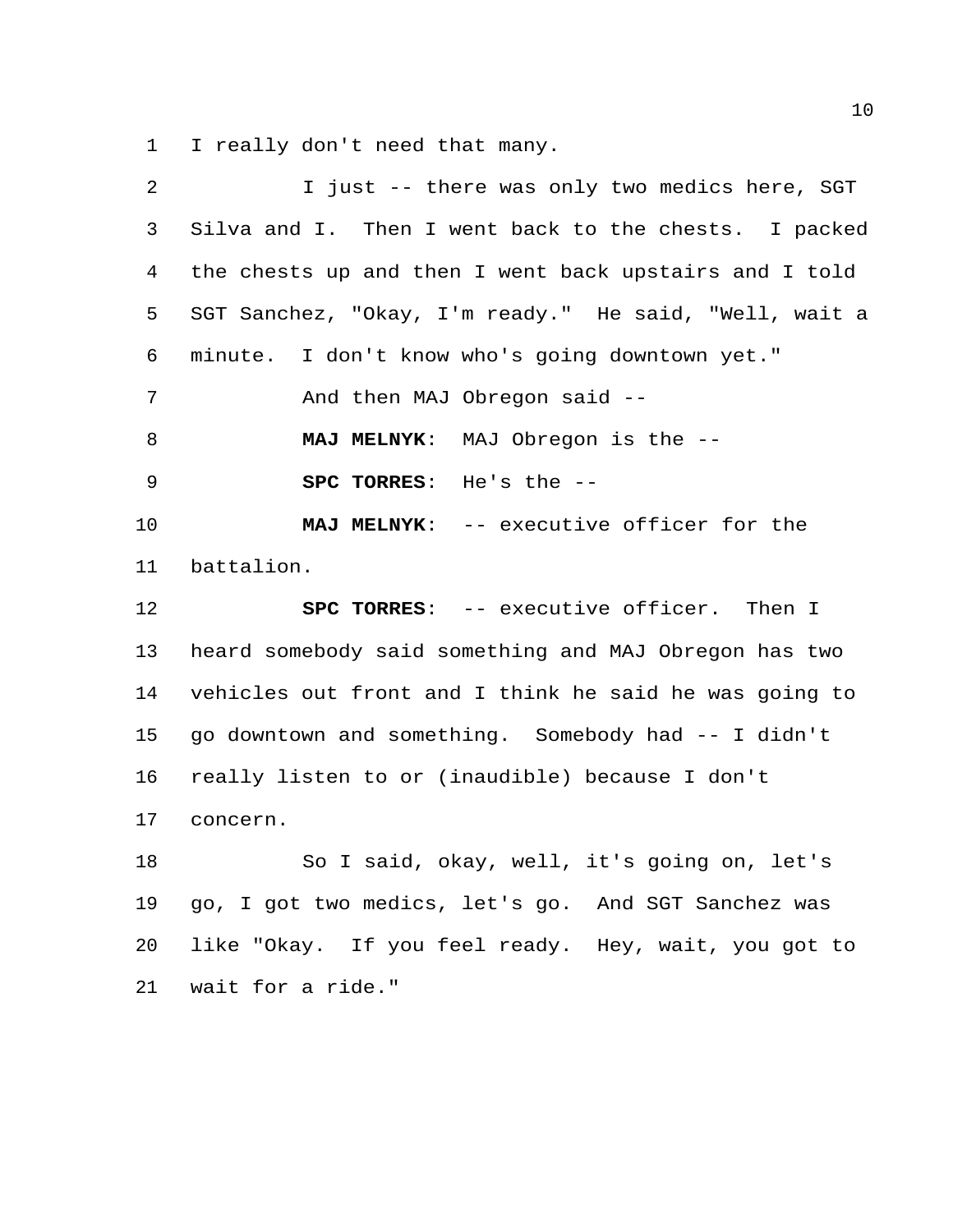All right, I'll wait. But then what happened was all of a sudden, like someone said just pack them, just pack them, let's get ready to go. Oh, it was 1SG Acevedo from Alpha Company.

# **MAJ MELNYK**: Okay.

 **SPC TORRES**: I believe he was here when I was here. I came in about nine. I came in -- I came in early in the morning. And then sergeant Acevedo said "Okay. Let's go. Let's go." So I packed one of the Humvees with the gear and I already had my LBE, I already had my helmet, and I already -- I was ready. So the sergeant was ready, we were ready, and

 then MAJ Obregon was going to lead a convoy of two Humvees. Yeah, two Humvees. And we all went uptown.

**MAJ MELNYK**: Uptown?

**SPC TORRES**: Well, downtown.

**MAJ MELNYK**: Right.

 **SPC TORRES**: And then when we were there, SGT Acevedo and MAJ Obregon were separated by the traffic. They started closing traffic and all the police cars. So we went to the west side. MAJ Obregon went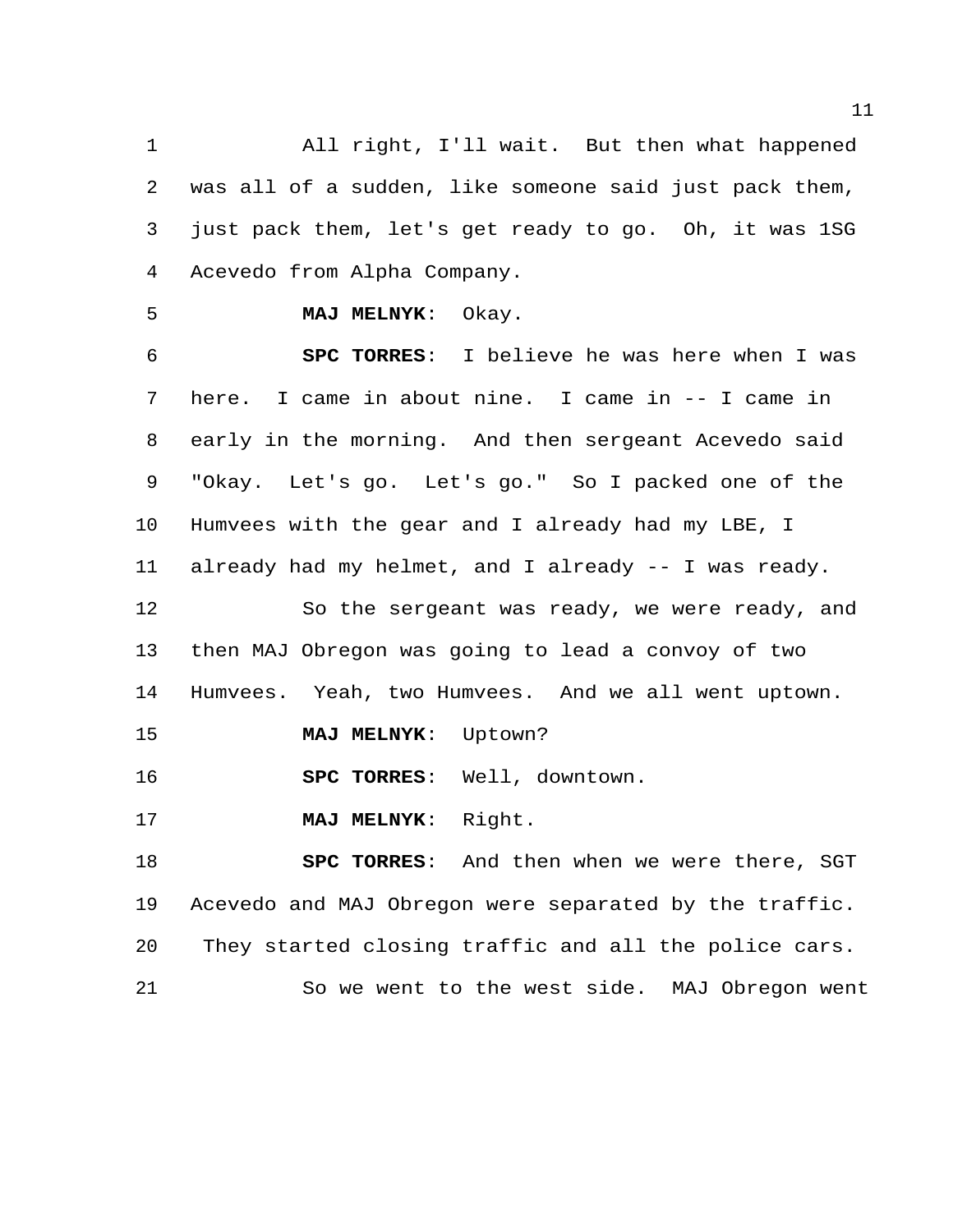to the east side.

 **MAJ MELNYK**: So you tried to go down the west side highway and he tried the FDR Drive. **SPC TORRES**: The FDR Drive. **MAJ MELNYK**: Yeah. **SPC TORRES**: And when we went the west side, that's when we saw the fire department, the staging area where they have all the ambulances, and they told us that none of the ambulances were down there yet. And it was really early in the morning. Everything was happening fast. So I said okay. So then what happened was SGT Acevedo said let's go back to the armory and link up with MAJ Obregon, because I don't know if he wants to set up a C.P. downtown or if he has spoken with somebody where we're supposed to be. 16 But he says he knows that he -- he knows where we should -- where the medics can go. So I told 1SG Acevedo, I said "Why don't you take me downtown to the World Trade, we'll pinpoint an area, and then you go back and you tell them that's where we're at, we'll link up later."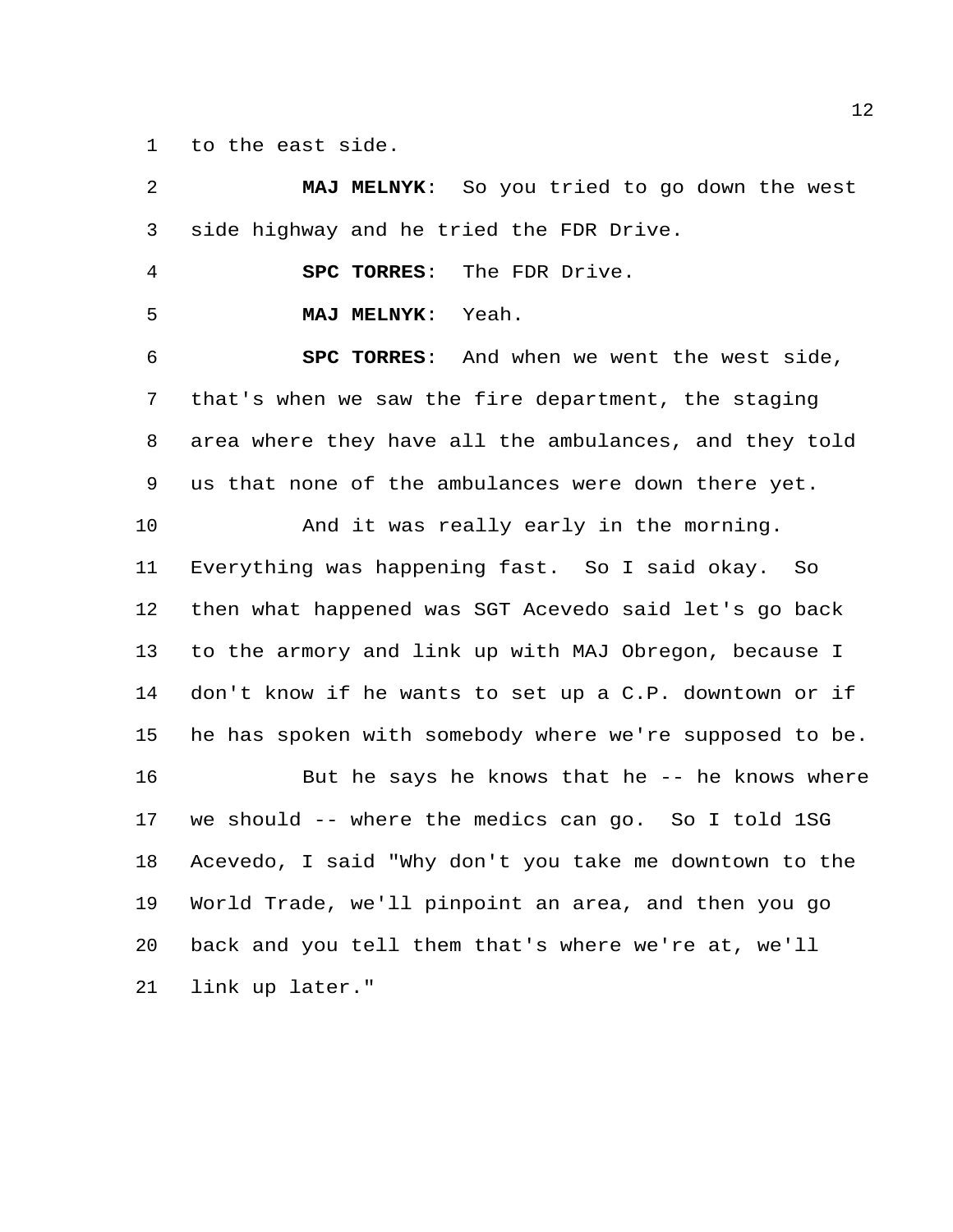So he said "That's a good idea." So we went to the World Trade and then when we were there, SGT Silva and I took the three chests and we went into the building that they were doing triage with people that were hurt.

 **MAJ MELNYK**: Do you know where that was? **SPC TORRES**: One Liberty Plaza.

**MAJ MELNYK**: It was One Liberty Plaza.

 **SPC TORRES**: Mm-hmm. Right across the street from the World Trade.

 **MAJ MELNYK**: That's like the southwest corner or directly south of the --

 **SPC TORRES**: I'll tell you. Hold on a second. [Looks at map] It's -- no. Actually, where's north and south on this? The northeast, like right in front of both World Trade Centers.

**MAJ MELNYK**: Okay.

 **SPC TORRES**: One Liberty Plaza, I think it's right -- it's on the corner of Liberty and Church.

**MAJ MELNYK**: Okay.

**SPC TORRES**: It's north --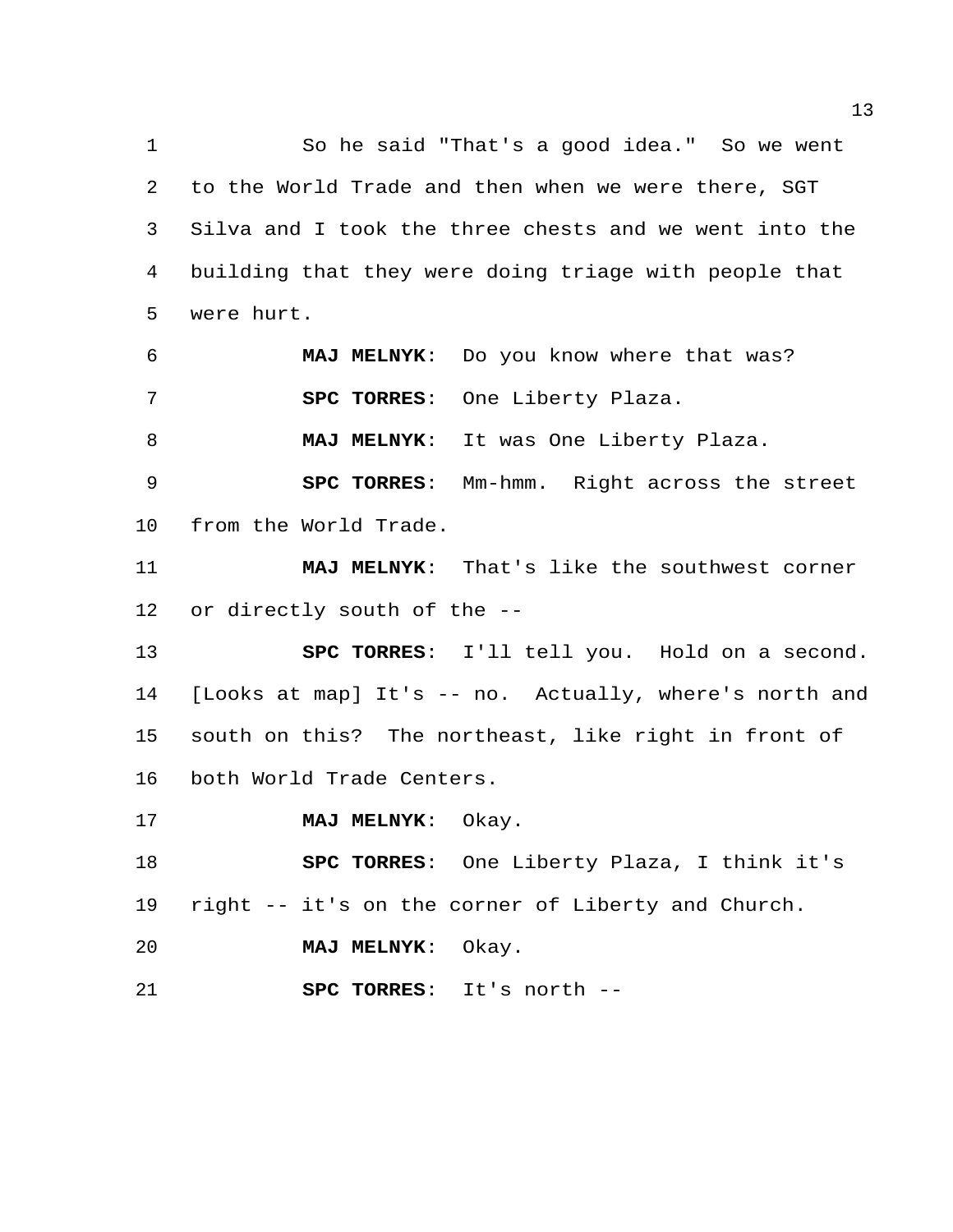**MAJ MELNYK**: That's southeast.

**SPC TORRES**: No. This and this.

**MAJ MELNYK**: Right.

 **SPC TORRES**: This is the World Trade. These are the World Trade, these two. We were at Liberty and Church.

 **MAJ MELNYK**: Right. Okay. So you set up in One Liberty Plaza.

 **SPC TORRES**: We set up down in the base -- like down in the lobby, because the people were running from the World Trade and they were telling everybody who was injured go downstairs, go down to the lobby.

 So we went, our medical chests, and Silva and I told the nurses and the doctors we're paramedic and one is -- he's an Army medic, EMT, and I'm a paramedic and I'm an Army medic.

 So they were like good, set up your equipment. So while we were setting up, people were like running and firefighters and people were running into the lobby and we were triage and then we got in it.

Just triaging, just helping out, just, you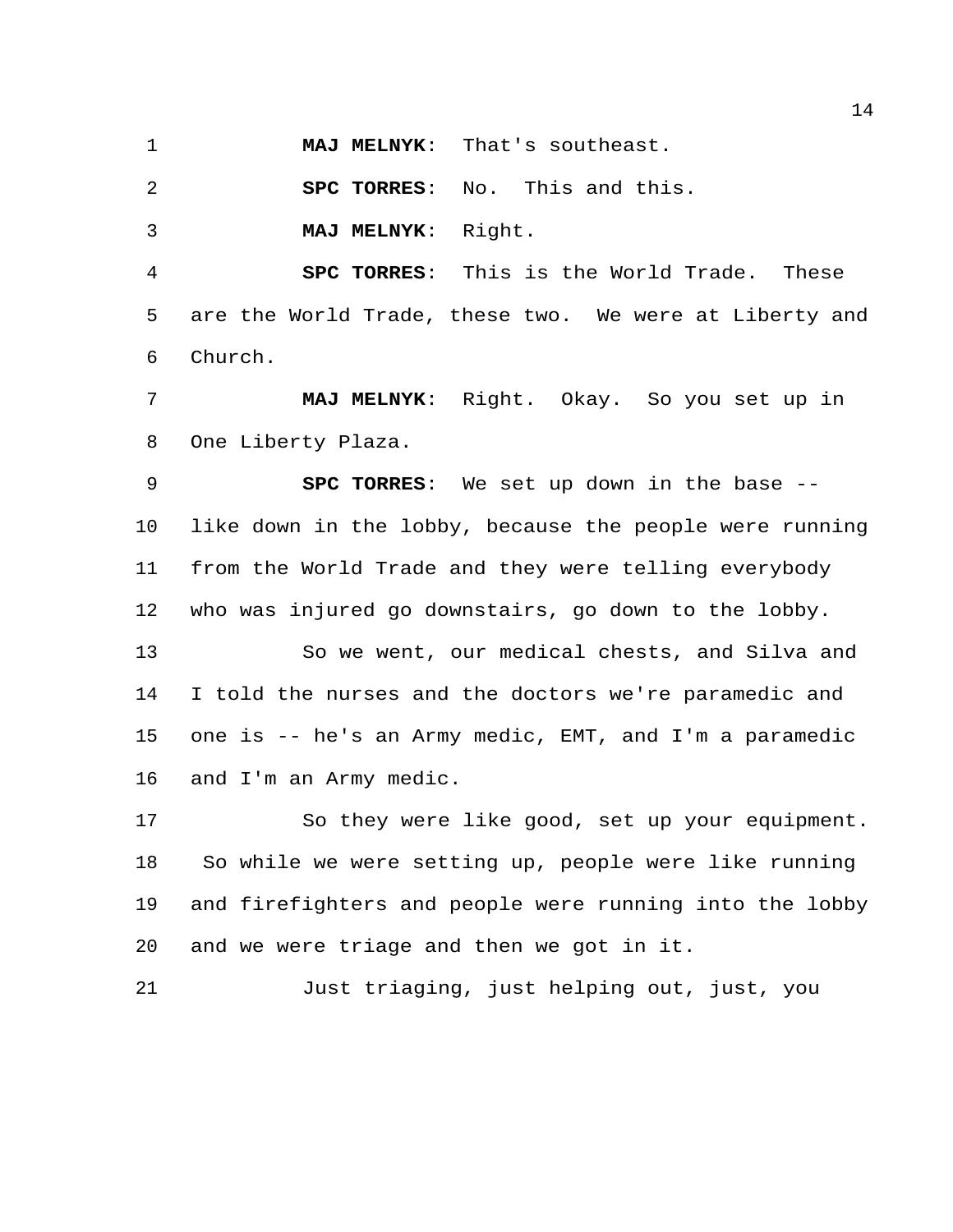know, just giving oxygen, setting oxygen. We were like, you know, doing what we had to do. And then -- **MAJ MELNYK**: Were the World Trade Center towers collapsed by this point? **SPC TORRES**: One of them did. **MAJ MELNYK**: But not -- **SPC TORRES**: Not the other one. **MAJ MELNYK**: You were there when the second one collapsed. **SPC TORRES**: The second one fell down, because there's a pizzeria right on the corner of Liberty and Church, or is it Albany and Church. **MAJ MELNYK**: Okay. **SPC TORRES**: Albany and Church. **MAJ MELNYK**: But across the street from you, from where you were located. **SPC TORRES**: Like southwest of us. **MAJ MELNYK**: Okay. **SPC TORRES**: Because you had -- you couldn't

go right there. So what happened was SGT Silva said,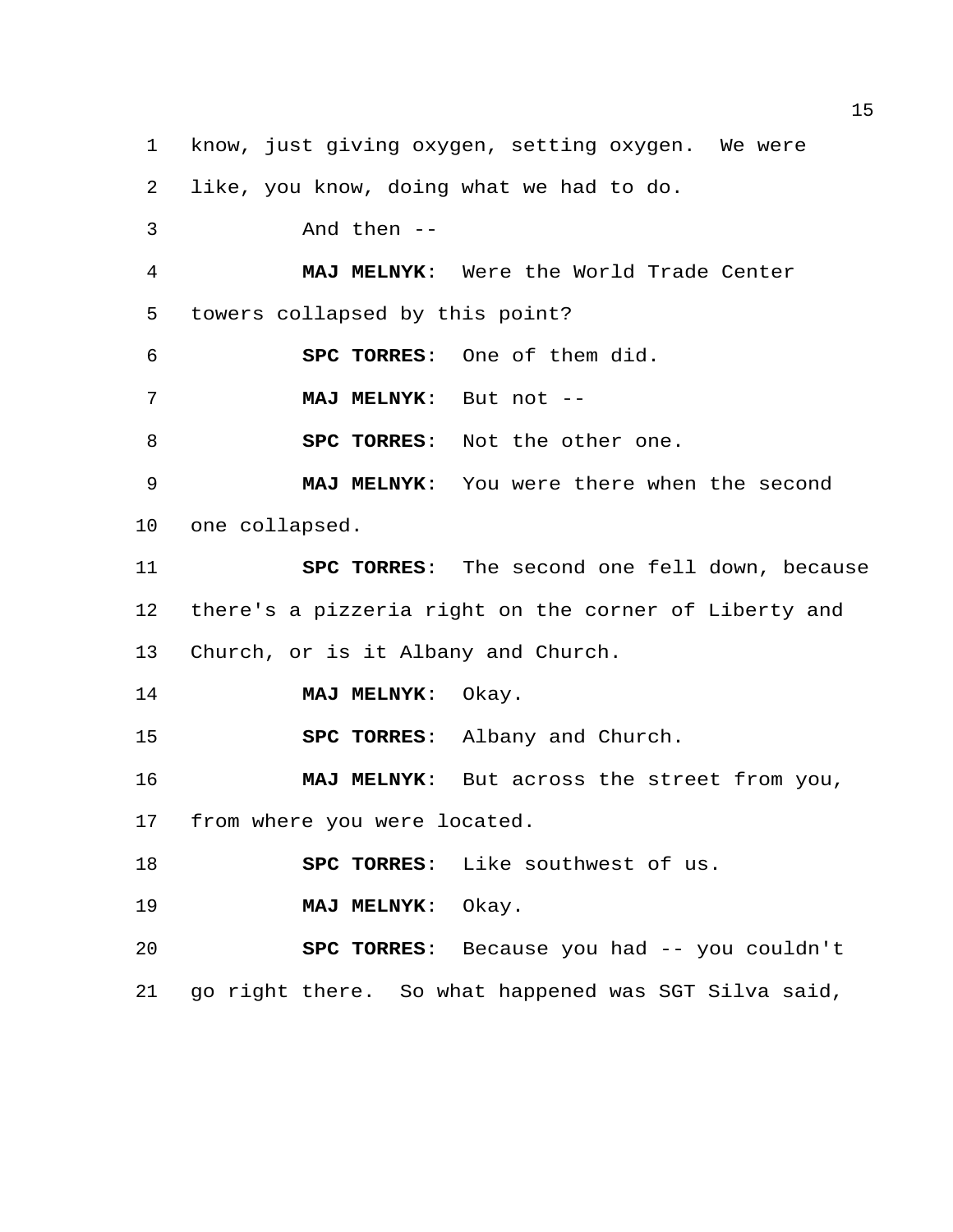"Oh, I just went to the armory. I'm hungry. I'm really" -- no. He said "I'm hungry and thirsty."

 Then I looked at him and said, "I'm okay. I'm only thirsty. I'll stay." I said, "You know what? Let's go together, don't separate." Nobody knows. So I said let's go together.

 Then a few police officers started walking with us and he says if you go right in there, the guy is giving out free food for PD and firefighters and Army. He says go right in there right now, because he's giving out food right now.

 So as we were walking, we were walking with a lot of police officers. We heard a rumble. Then one of the police officers grabbed my shoulder and we were running and everybody just ran, like ran, running like a lot of (inaudible) and they came down, and --

 **MAJ MELNYK**: So you didn't see it. You were just running.

 **SPC TORRES**: I was just running. And I kind of heard something, but I couldn't look back, because everybody was running behind me.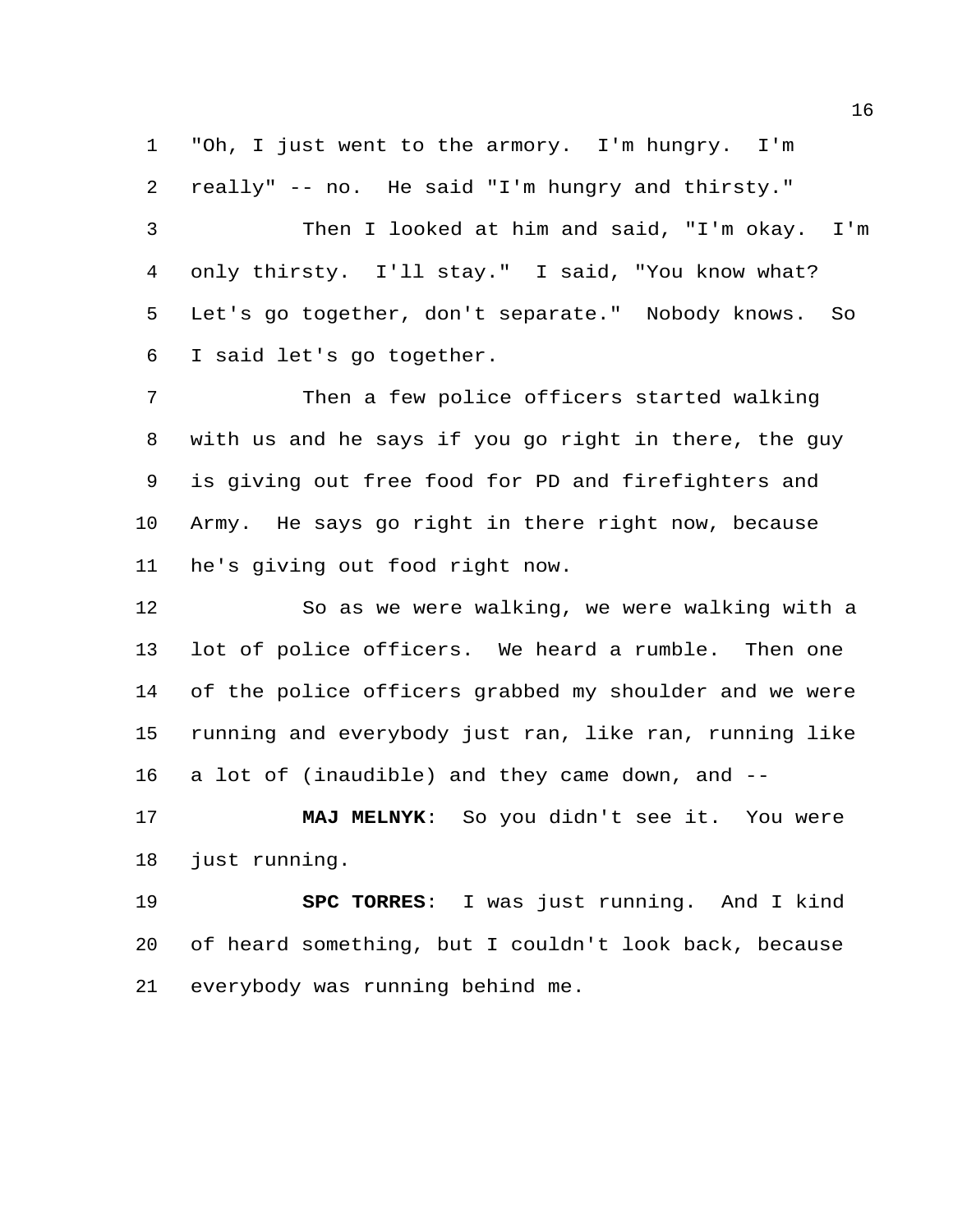So then we -- then when everything kind of cleared and all the dust was gone, then SGT Silva said -- he was laughing, he says -- he was laughing, but I know he was nervous. He said, "You were running like a bitch."

 So I was like, "You were running slower than me." I was like I only ran because the police -- he looked back and he started pushing me. He grabbed me by the shoulder and he kept grabbing me by the shoulder while we were running.

 Everybody was running. Then I remember a few police officers says "I'm missing my gun, I'm missing my gun" or "I dropped my radio, I dropped my" -- and then a lot of people were kind of like looking for other people.

 And then we just went back to the building, like, well, let's go back.

 **MAJ MELNYK**: You went back to where you were doing triage before.

 **SPC TORRES**: Mm-hmm. Yeah. That's when everybody was setting up and still treating like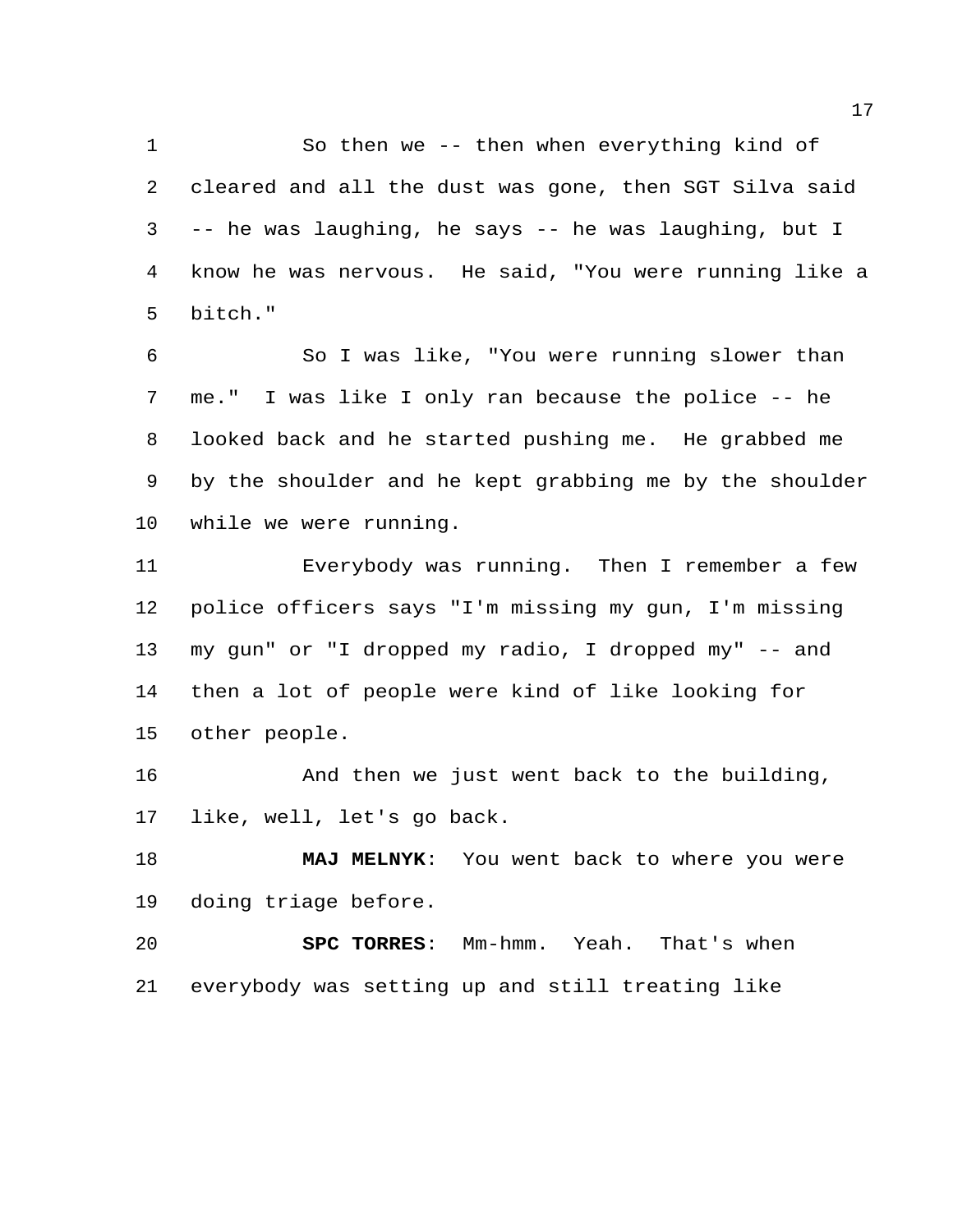everybody, we were treating everybody. We were

 treating firefighters that were exhausted and complaining of chest pain. Everybody was complaining about the dust and the smoke, the dust, the dust, oh, I can't breath, I can't breath, I can't breath.

 And I remember -- I remember asking one EMT, check his lung sound to make sure he's no wheezing, and we just -- everybody was doing everything, not one person was doing one thing.

 It was like real chaotic. And then I told SGT Silva I hope they come back. They left us. I said I hope somebody comes back, because it's getting hectic. I was like I hope they come back.

 SGT Silva says "I don't think they're coming back." And then we stayed there all night, we stayed there.

 **MAJ MELNYK**: In One Liberty Plaza, the basement.

 **SPC TORRES**: Yeah. We stayed there all day, all night. I didn't even know, time just flew.

**MAJ MELNYK**: Were there other people, people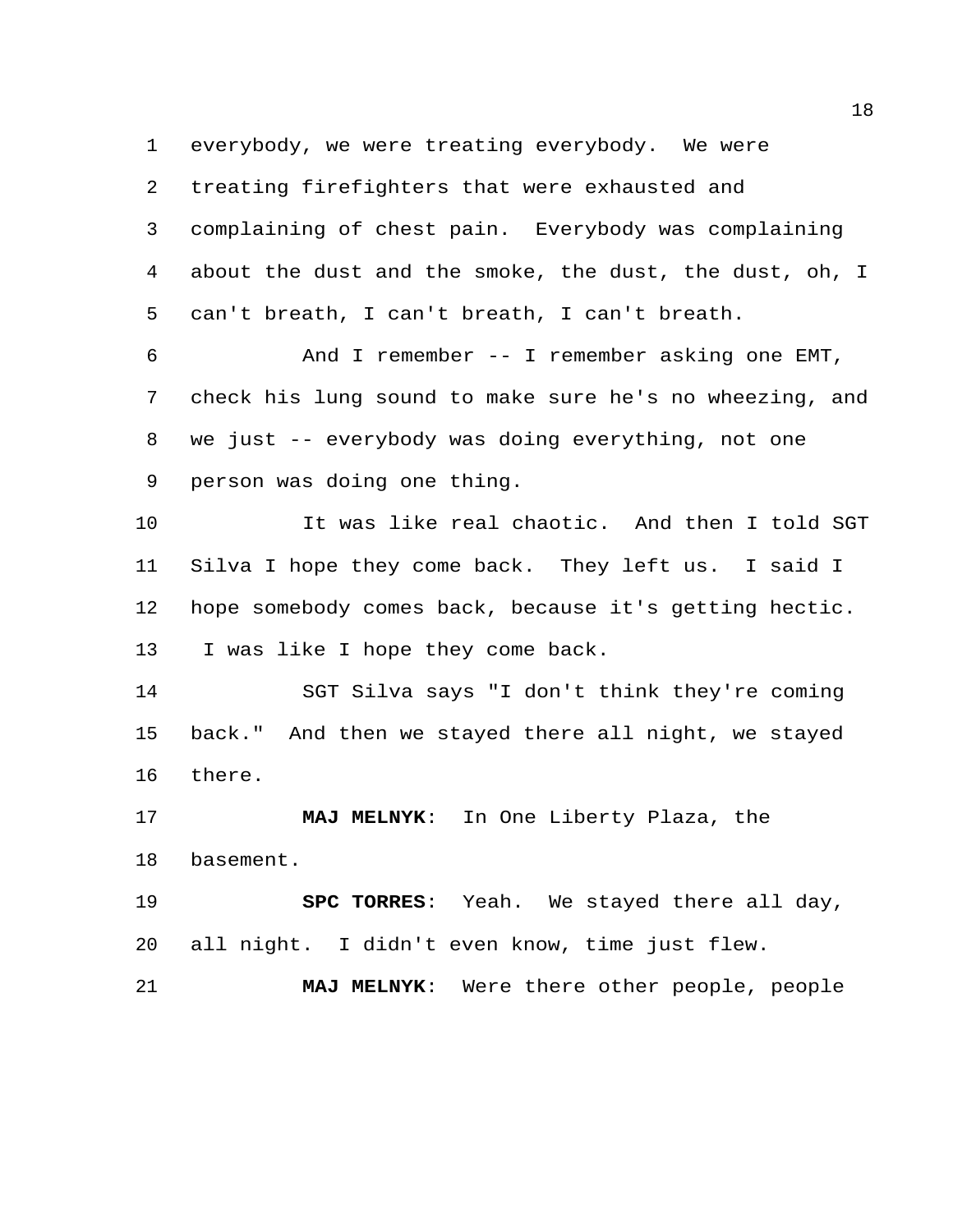you were treating the whole time, people who got hurt -  $\overline{2}$ 

**SPC TORRES**: Yeah.

 **MAJ MELNYK**: -- during the recovery operations.

 **SPC TORRES**: Mm-hmm. Yeah. A lot of firefighters, because of the dust or exhausted and a lot of them were short of breath and complaining about chest pain.

 **MAJ MELNYK**: And what were you doing for the dust? Were you wearing a mask?

 **SPC TORRES**: I just -- yeah. I just cleaned myself off and then there was a lot of dust. It was like thick. I mean, I had to throw away my BDUs because they smelled like fire, smoke, debris. They smelled really bad.

 But at the time, I was already numb. I was short of breath. But I remember when the building fell, I almost choked, like there was no air for like a minute. So I was like, well, it's not that bad now, but when it fell, it was bad. It was like I couldn't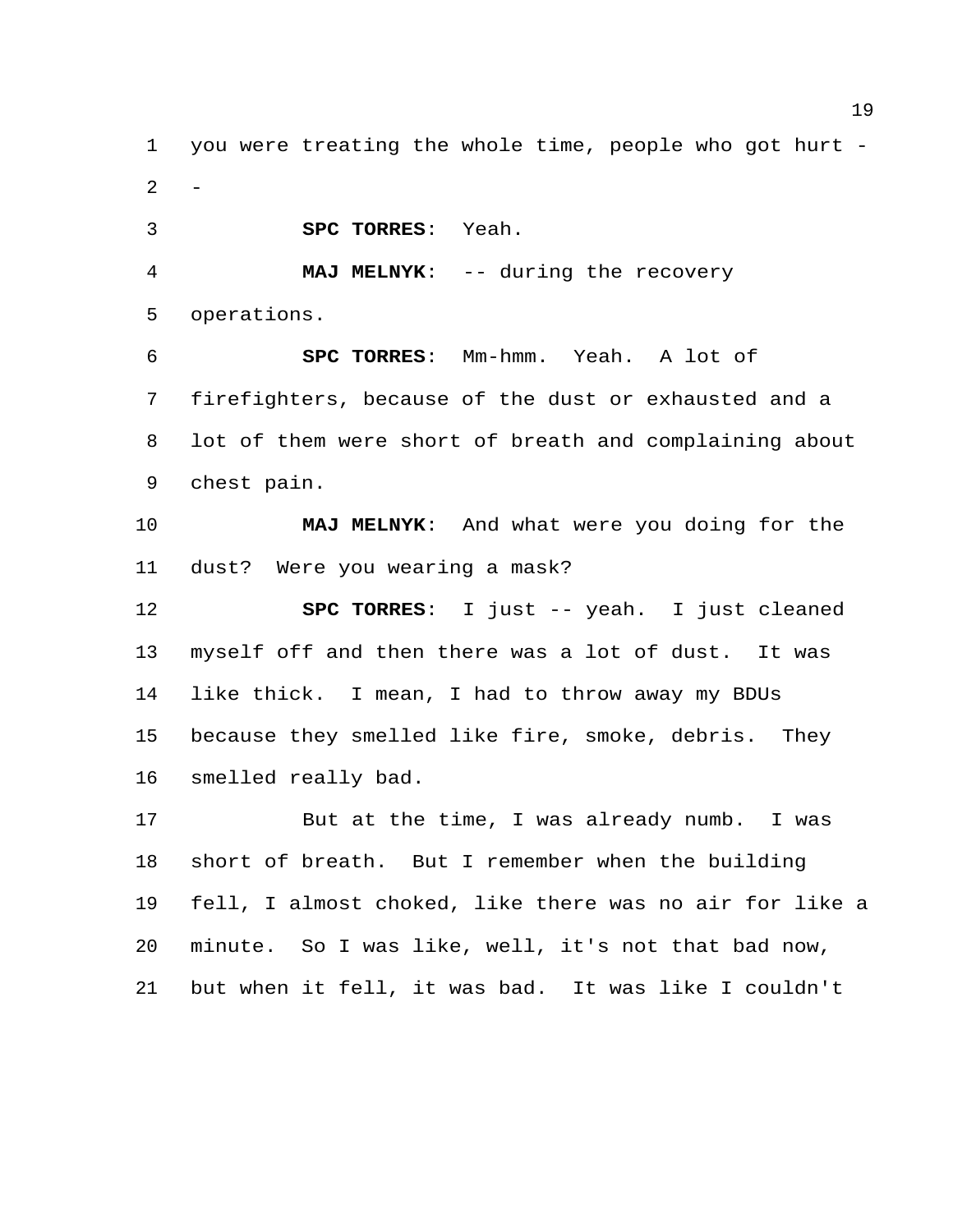breath. But I was like it's bad.

| $\overline{2}$  | And I knew it smelled bad and I was just --             |
|-----------------|---------------------------------------------------------|
| 3               | well, what am I going to do, everybody's really bad.    |
| 4               | It was bad. It was like really, really like horrible,   |
| 5               | the scene, people cut. It was nasty.                    |
| 6               | So I told SGT Silva I think we got ourselves            |
| 7               | in deeper than we thought, because I don't think -- I   |
| 8               | think that's it, we got to stay. And we did. We         |
| 9               | stayed all night and we were helping and it just -- the |
| $10 \,$         | whole day went by. I don't even know what happened. I   |
| 11              | didn't even know what time it was.                      |
| 12              | It just -- it was just crazy, hectic, and we            |
| 13              | just -- we were like what are we going to do, what are  |
| 14              | we going to do. I hope somebody comes to help us.       |
| 15              | And then we just kind of like linked up with            |
| 16              | everybody else and then everybody was helping           |
| 17 <sub>2</sub> | everybody.                                              |
| 18              | Well, who did you link up with?<br><b>MAJ MELNYK:</b>   |
| 19              | Are you talking about --                                |
| 20              | SPC TORRES: Late, late, late, I don't know              |
| 21              | what time it was, the 101st came in.                    |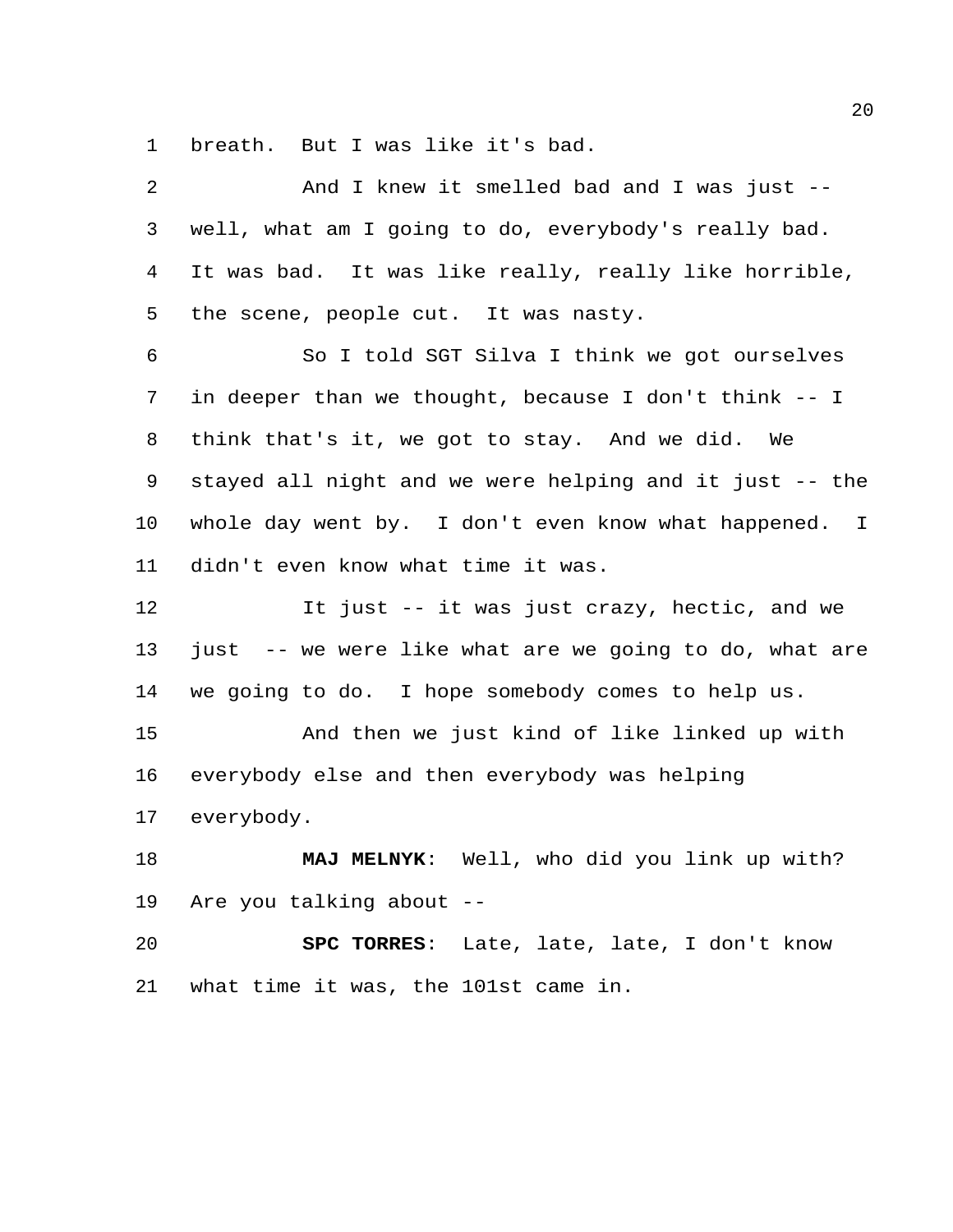**MAJ MELNYK**: This is what day? Is this Wednesday?

 **SPC TORRES**: The same night. The same night. I don't know what time it was. It was like that night. I don't know if it was like that Tuesday night or that Wednesday if midnight had already turned.

**MAJ MELNYK**: Okay.

 **SPC TORRES**: But I know SGT Bros, B-r-o-s, and a few medics, they came downstairs with a little bit of -- with some equipment.

**MAJ MELNYK**: They were from the 101st.

**SPC TORRES**: From -- we were like whew,

 familiar face, now somebody knows we're here. That's what I kept thinking. And SGT Silva was already -- he was tired, he was exhausted. He was like I want to leave. And I was like I do, too, but I don't even know what time it is.

 I don't even know where we're at. Then I came out of the building and I looked and I was like we're at One Liberty, and I really didn't know. We just -- everything was automatic. They were like (inaudible.)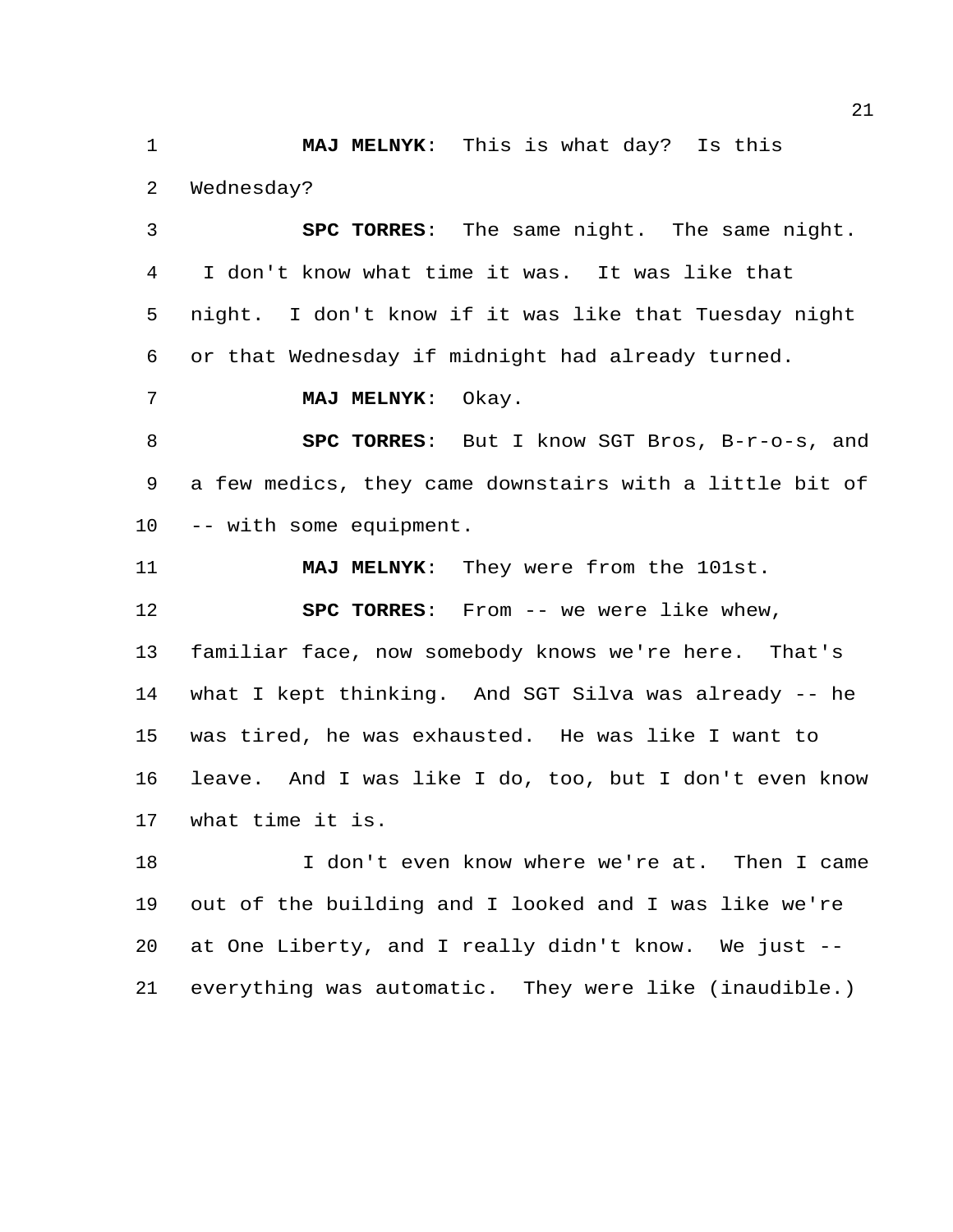They saw us with the bag, the medical chests. So we were there and then me and SGT Silva stayed all night, til the morning, you know. **MAJ MELNYK**: When did you hook back up with the other medics from headquarters, 1st and 69th? **SPC TORRES**: A few days later. I think it was  $7 - -$  **MAJ MELNYK**: How long did you stay in One Liberty Plaza? **SPC TORRES**: From the moment we got there to the next day. **MAJ MELNYK**: Sometime Wednesday. And then where did you move to? **SPC TORRES**: I came here. **MAJ MELNYK**: You came back to the armory. **SPC TORRES**: Yeah. To let somebody know I was all right, I was alive, because everybody -- you know, we went downtown. So I called, my mother said, "Yeah, I know you were in Manhattan, but I didn't know where you were." I was like, "No, I'm okay. I'm fine." They were like, "That's good. We thought something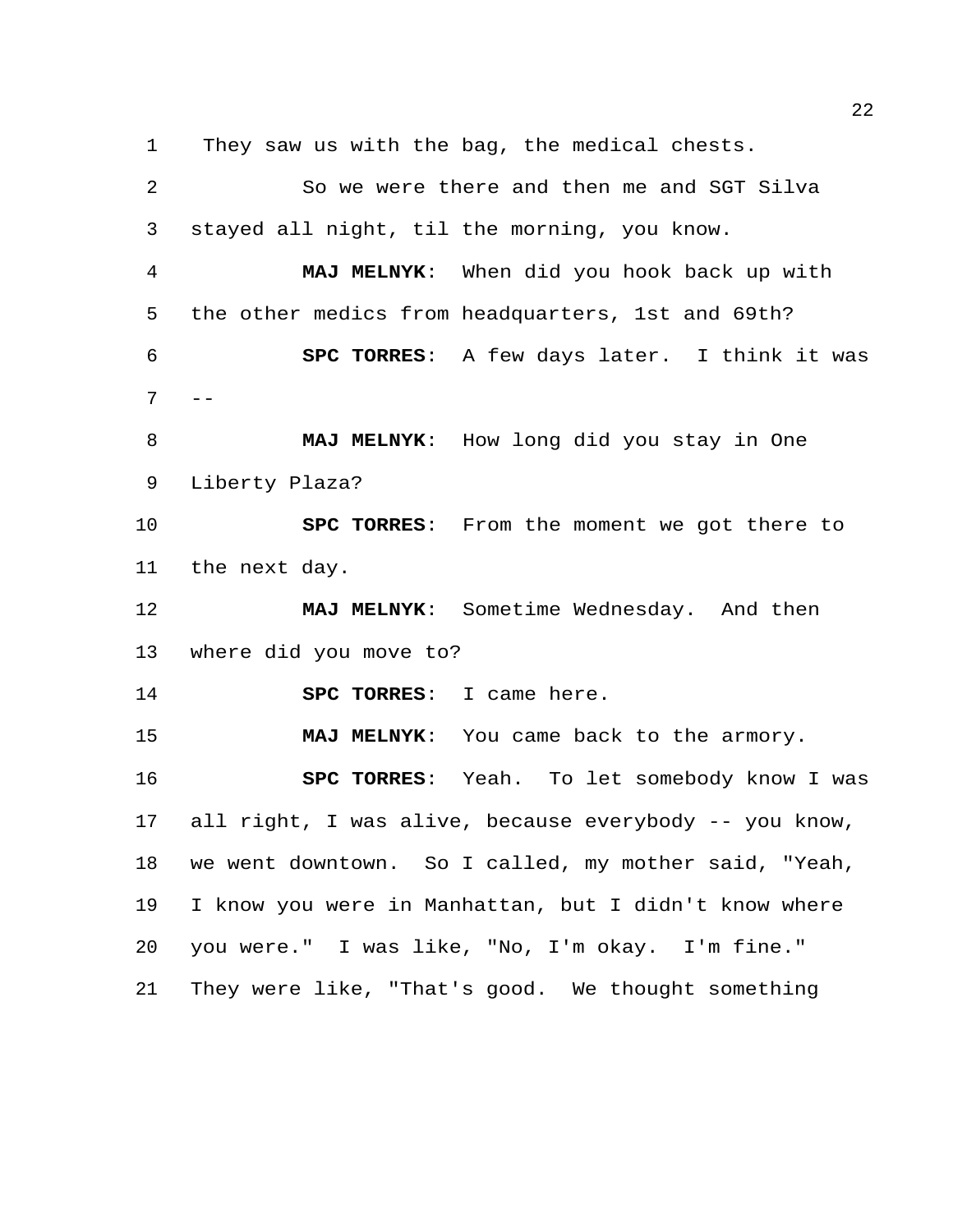happened to you."

 I said, "No. The second building fell when we were there, but we were down the block. So everybody had time to run." She was like, "Oh, oh." Then she got a little upset. She was like, "Oh, you know, why do you have to go."

 I was like, "Oh, it's okay." And then she says, "Oh, just take care. Just take care. Keep calling." I said, "Yeah." She said, "Where are you staying?" I said, "For now, I guess One Liberty Plaza, but I came to the armory because I got to change clothes. I have no clothes." I got to take some kind of shower or something. I had dirt and dust in my eyes and every time I blinked, the corner of my eyes, I felt like I had like sand, man, and they were black and then I had gray ash all over me, and it was really nasty. 17 1 I had dust in my ears. It was -- and my

 uniform -- I was starting to smell badly. I was starting to smell like everything. I was starting to smell like fire, dust, dirt, sweat. I smelled like everything.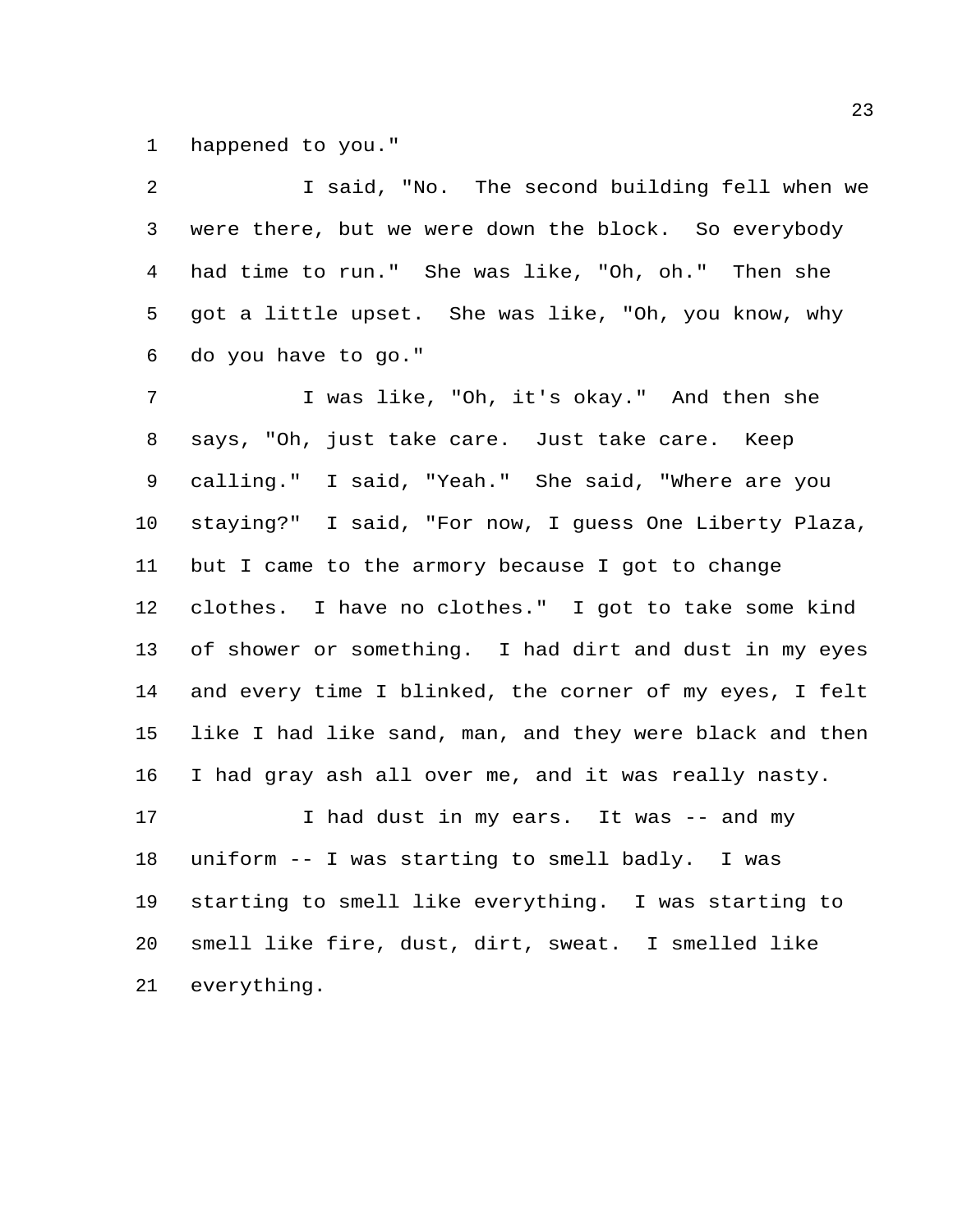Then everybody in the armory was telling me, "Whew, man, get away from us."

 So I felt bad about coming back to the armory smelling like crap. I was like, well, my God, I don't know what -- what the hell did we just get into. And then I didn't know what was going on, because I didn't get no news or anything, and I was like I don't know what's going on, but let's go back. Then we changed our clothes, I got dressed, I ate something, and then I went back to One Liberty Plaza, because I told them I left medical equipment. **MAJ MELNYK**: This is -- I'm losing track of what time. **SPC TORRES**: This is like Wednesday. Now it's like Wednesday. Now it's Wednesday morning. **MAJ MELNYK**: Wednesday. Still morning, not afternoon? **SPC TORRES**: No. It's morning. **MAJ MELNYK**: It's morning. **SPC TORRES**: Yeah. **MAJ MELNYK**: You've changed and --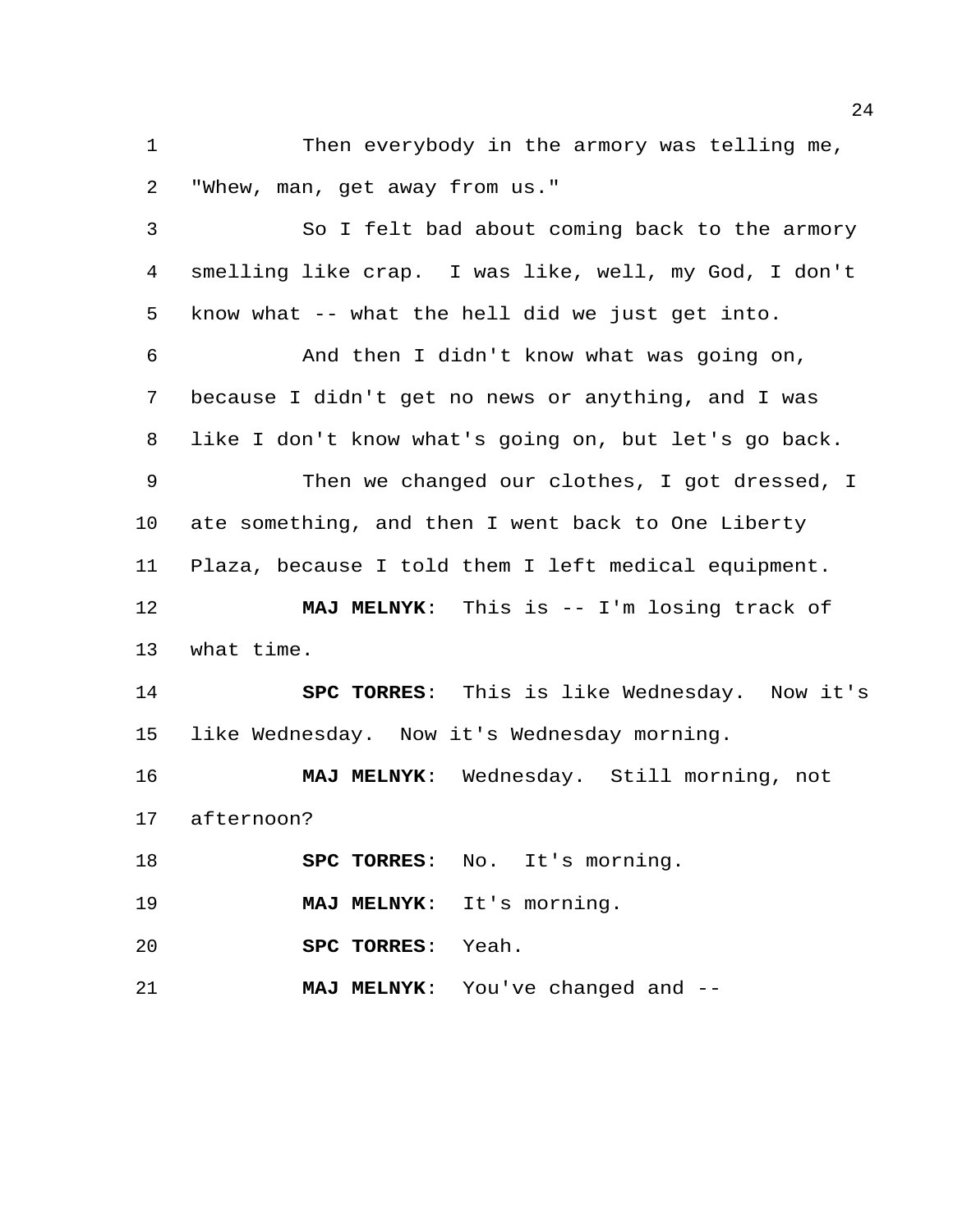**SPC TORRES**: Because I looked at my watch and I said, oh, my God, I can't believe it's been 20 hours past. And that's what I remember. That's -- I remember that clearly. I remember I looked at my watch and it was about six or seven in the morning and I was like I can't believe I just have been standing up for 20 hours straight, and 19 hours had just went by. And we got to the World Trade at like 9:30, 9:45, and when I looked at my watch, it was like six or seven. And I was like I can't believe the whole night just went by and I didn't even look at my watch to see what time it was. I couldn't believe it. **MAJ MELNYK**: Right. **SPC TORRES**: You know, I was like I can't believe I've been there this long. **MAJ MELNYK**: So did you go back to One Liberty? **SPC TORRES**: Mm-hmm. **MAJ MELNYK**: Is that where you spent the rest of the week?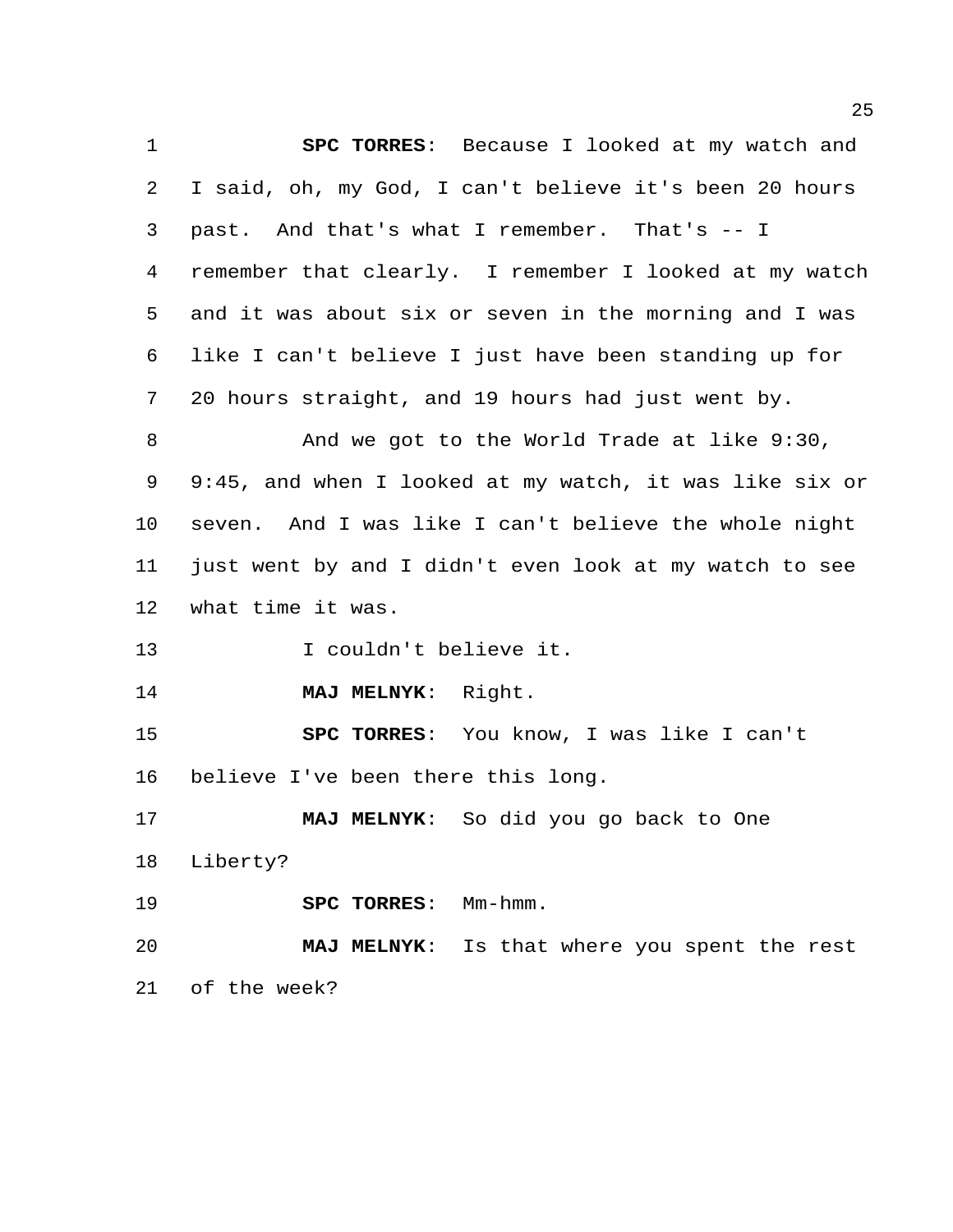**SPC TORRES**: I spent the rest of the latter week at One Liberty and then they had said that night, they had said the eighth and the eleventh floor were on fire, that they were going to move everything out. So we moved everything out of One Liberty Plaza. **MAJ MELNYK**: And went where? **SPC TORRES**: Everybody, like all the medical

 personnel consolidated at another building like a few blocks down. It was like a bar, a diner. And then somebody wrote on a glass window "triage."

 **MAJ MELNYK**: So all the medical personnel, military. Was this also --

 **SPC TORRES**: It was New York City, volunteer fire from somewhere else. They had doctors, physicians from all the hospitals. They were wearing their IDs. Valley firefighters, Valley paramedics, EMTs from other places, military. SGT Silva and I were there alone for hours and then came SGT Bros and I felt so relieved. I was like thank God, we don't look like the only ones here.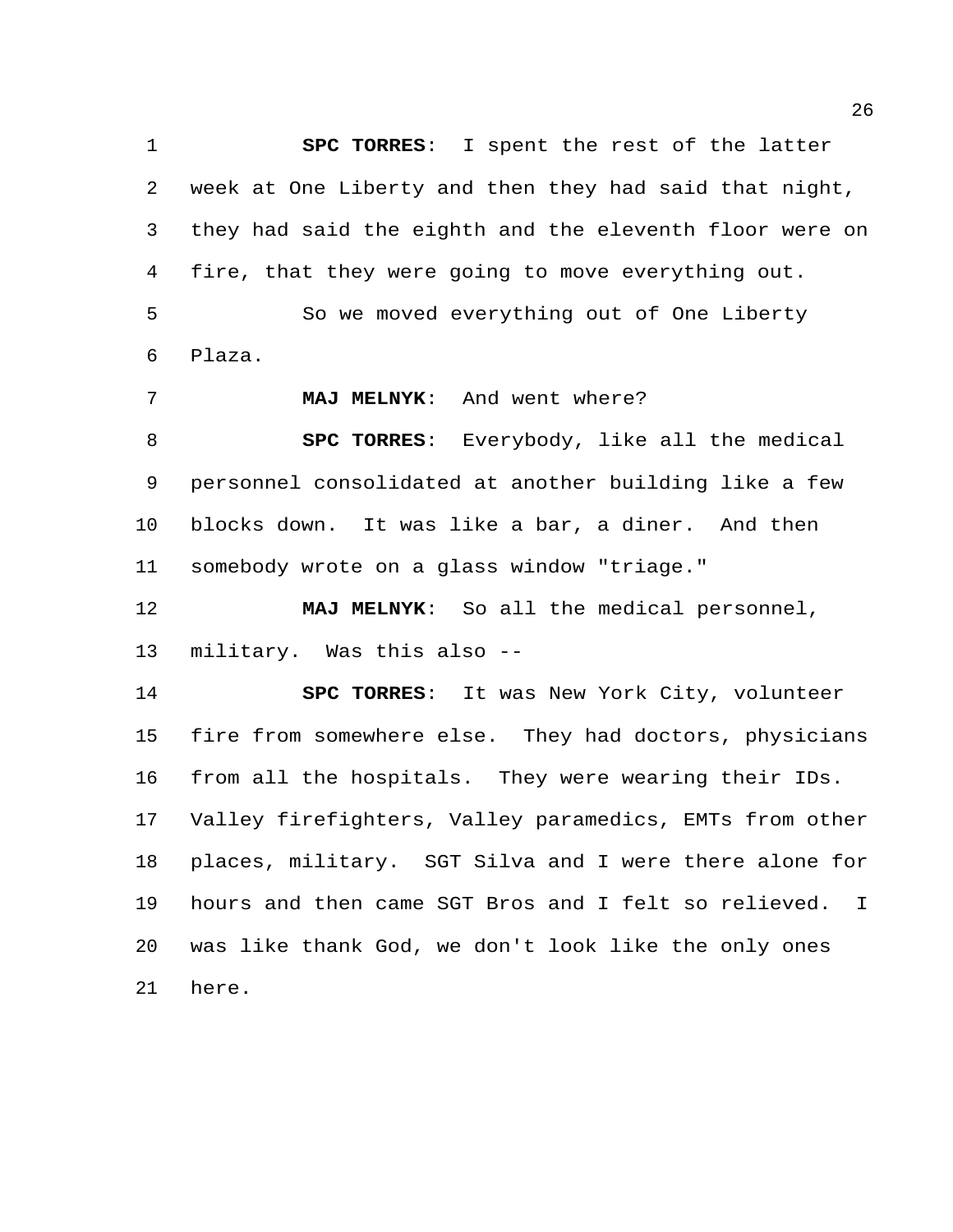Then everybody else was there, also. They had nurses from the civilian hospitals. They had doctors from civilian hospitals.

**MAJ MELNYK**: Did --

 **SPC TORRES**: They set up like a little MASH, but it was like a hurry up MASH, and then when they said the building was on fire, everybody started like picking up anything and running out.

 So we're like -- Silva and I were like, you know, we're already (inaudible.) We were like when we get a chance, we're out of here. One fell on us and I don't think he liked that too much. He was like -- and then the other one, he was like I'm out of here.

 **MAJ MELNYK**: What about the rest of the 69th's medics, do you know where they were?

 **SPC TORRES**: No. We didn't see them for a while. The only one we saw was MAJ Tomasino (phonetic.) That's about it.

 **MAJ MELNYK**: And he's a medical officer? **SPC TORRES**: He's a physician's assistant. He's a medical officer, yeah. And he knew where we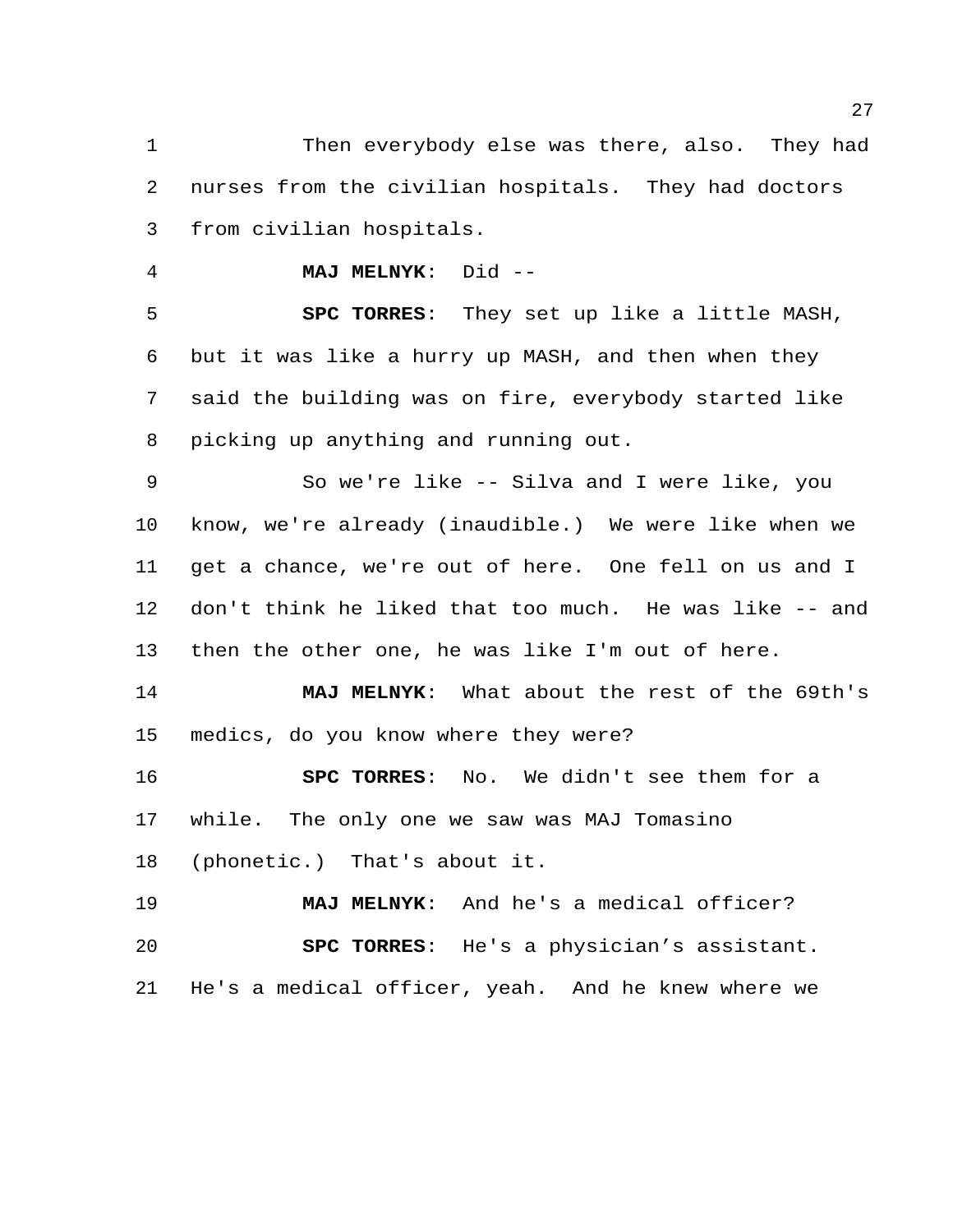were at, but I don't think they had access to the area 2 yet, because of  $-$ 

 **MAJ MELNYK**: Because of the building falling. **SPC TORRES**: Yeah. It was hard to get in and -- it was like impossible to get in, it was impossible to get out.

 I know we were like, gees, what did we just get ourselves into. Then when we saw SGT Bros, he kind of made his way. Then I said, "How did you guys get here?" He says, "Oh, we took the ferry."

**MAJ MELNYK**: Over from Staten Island.

 **SPC TORRES**: Yeah. I said, "Oh, then how did you get here?" He says, "Oh, from Battery Park to One Liberty." It was only a few blocks and they came with Humvees and with a fresh batch of medics. And then I asked which one of them were paramedics and one of them was a paramedic, the other ones were medic, Army medics.

 So I was like all right, me and him felt really relieved, and SGT Silva was quiet. He was like -- he kept telling me real low, "Let's go, I want to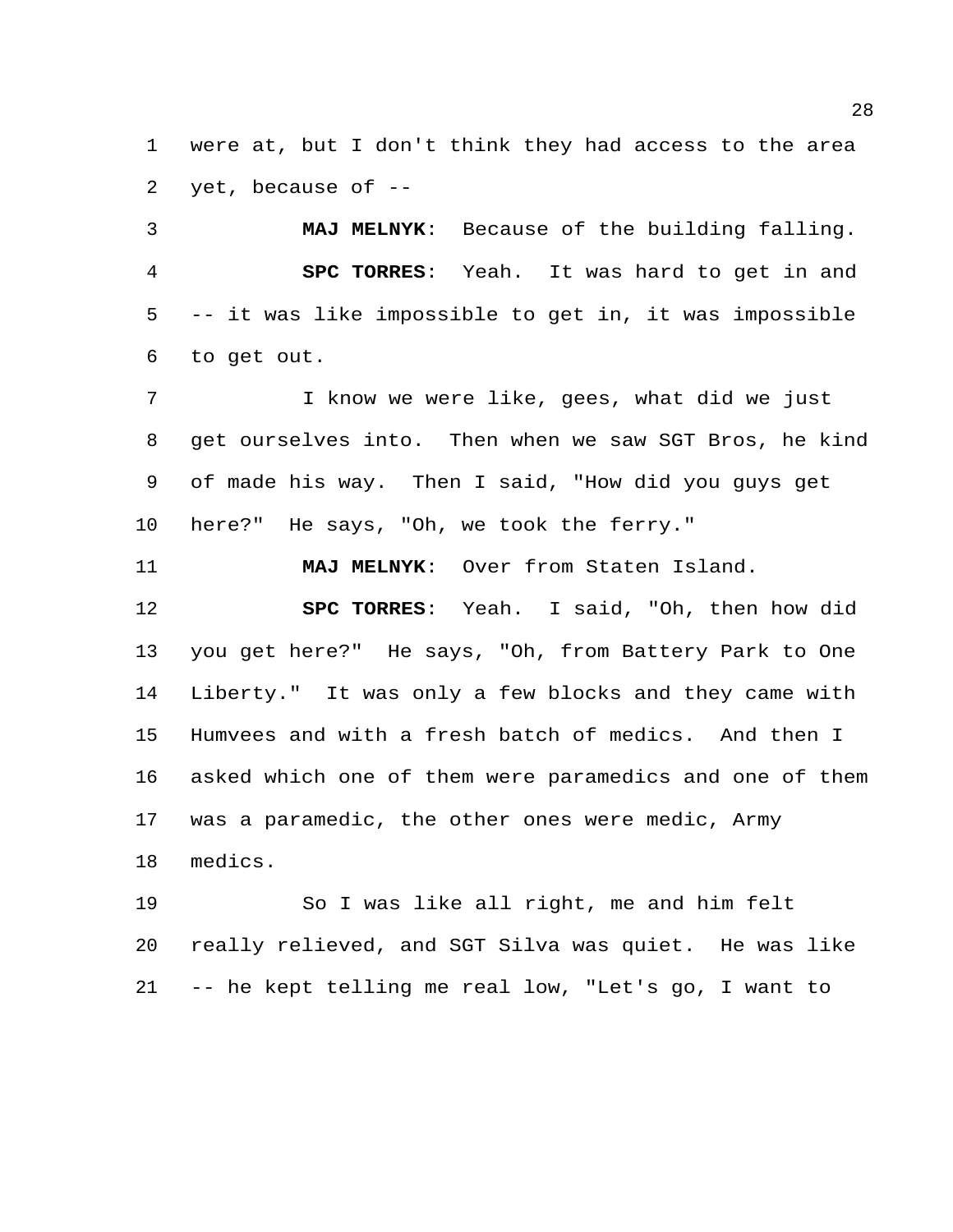go, I want to go." And I was like, yeah, I know. We had a long day.

 He was tired. He was like two almost fell on us. It was like he wasn't happy. After a whole, he wasn't happy.

 **MAJ MELNYK**: About how many people do you think you treated?

**SPC TORRES**: I don't remember.

 **MAJ MELNYK**: Who was in charge of it? Was there anybody directing --

**SPC TORRES**: There was one --

 **MAJ MELNYK**: -- some patients to you, some patients to you?

 **SPC TORRES**: There was one person in front of the revolving doors in the lobby. She was really coordinating like which injured people would go in one ambulance or what bus or whatever vehicle to take them to wherever, to the rear. They weren't going directly to the hospital. It was hard to get out of there.

**MAJ MELNYK**: Right.

**SPC TORRES**: Because like the fire was still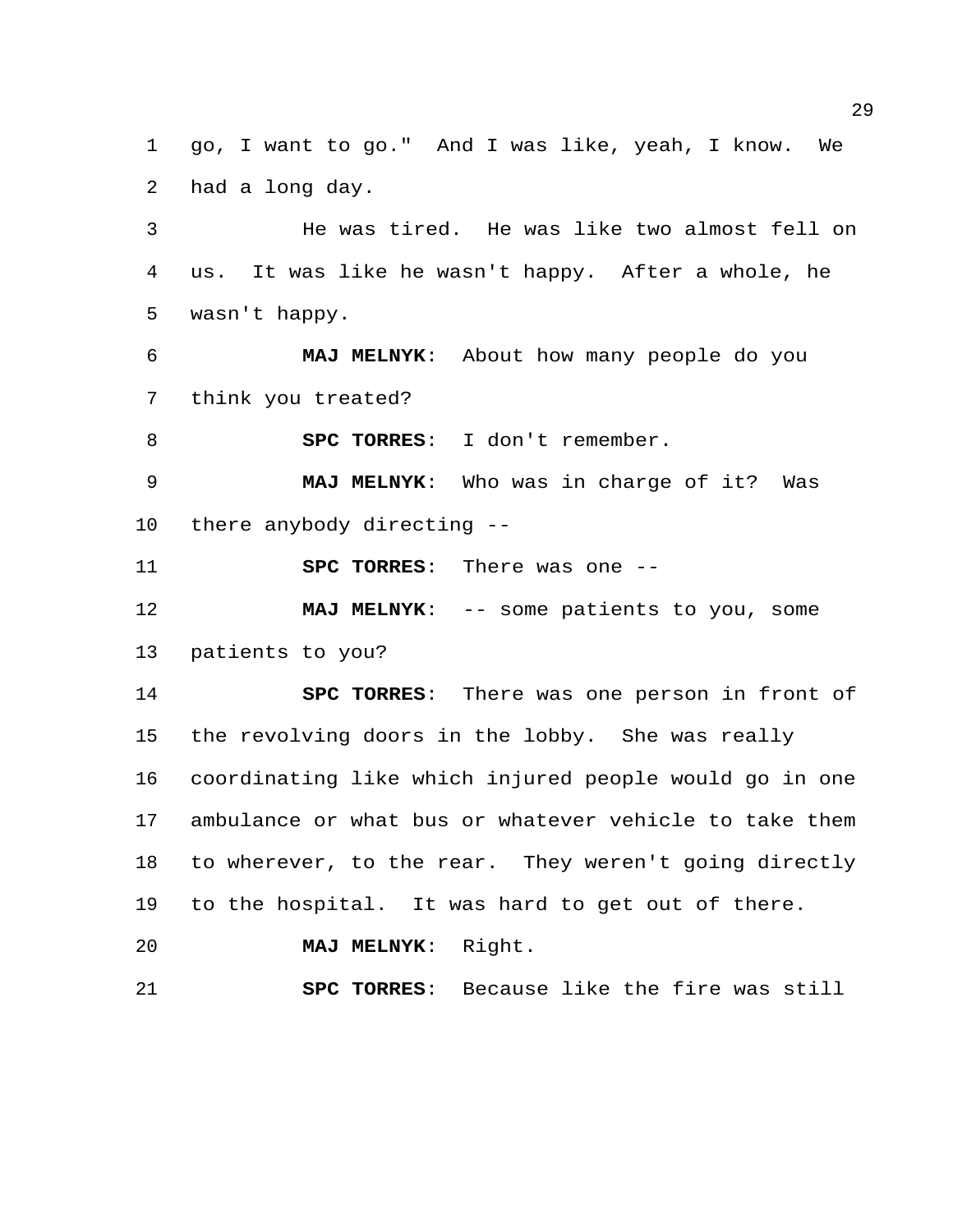going on. There was a lot of smoke still there. So there was somebody else in the lobby directing who would do what and whatever, can we get some oxygen over here. So anybody would get it, can you help this firefighter, this firefighter is short of breath.

 So anybody would take -- they had like a few first responders or -- they had anybody that knew how to take a blood pressure, good, take a blood pressure. They had anybody who knew how to set up a nebulizer or an oxygen mask, do that. And then an RN or an MD would be talking to them and treating them.

 You know, we have someone else here injured, here, here. So they would sit them in a chair and I would interview them, are you having chest pain, are you wheezing right now, okay, as long as you're not having chest pain, wheezing, you're short of breath, and a lot of them are like, yeah, I'm short of breath, I'm dizzy.

 So I was like, okay, and you (inaudible) from there, but it was a lot. Everybody was -- every -- it was a lot of treating people, but it was mostly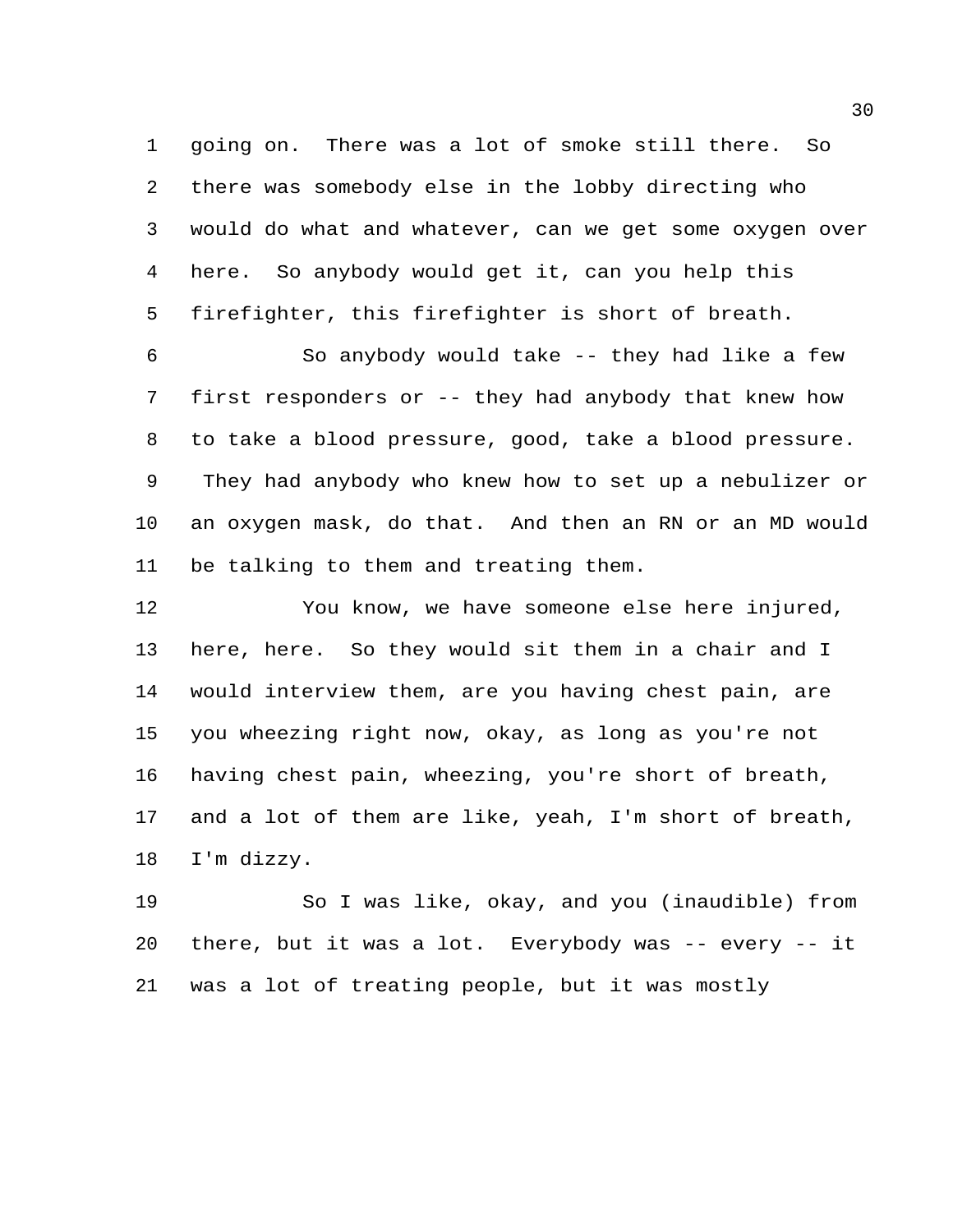treating like injured rescuers, like firefighters,

police, EMS, a few people from ConEd.

 Yeah. I remember there were about -- I remember -- I remember two people from ConEd. One had chest pain and one was just short of breath. Them I remember.

 Who else? There was like no really denomination. There was like no really I am chief, you are not. No. Because I had my stethoscope over my shoulder and I already presented myself as a paramedic and then we just went at it. Everybody was just like grab what you could, do the best you could, because nobody's leaving.

**MAJ MELNYK**: Right.

 **SPC TORRES**: We couldn't go anywhere. And we were like, oh, gees, we're stuck. And that was the biggest fear. We're like stuck.

 **MAJ MELNYK**: So you were in One Liberty Plaza until what point, what day?

 **SPC TORRES**: Til that morning, til the -- Wednesday morning.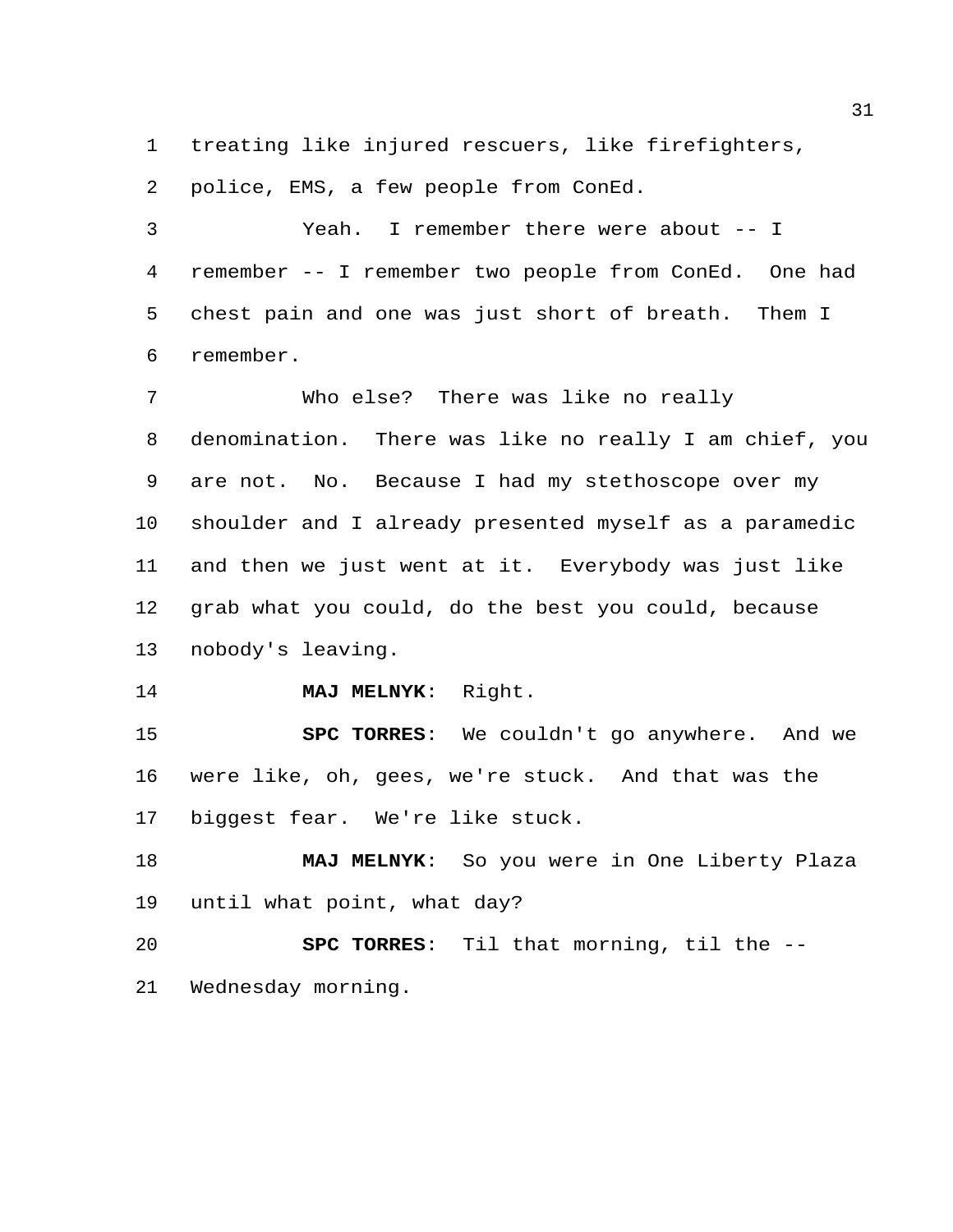**MAJ MELNYK**: And then you said you came to the armory and then you went back there.

**SPC TORRES**: Yeah.

 **MAJ MELNYK**: But then you moved because they were afraid --

 **SPC TORRES**: They were afraid that the building was unstable. They said that the fire from the eighth or eleventh floor, I'm not too sure, but the fire from the eighth and eleventh floor, there's something going on with the building that we had to leave.

 **MAJ MELNYK**: So you evacuated and you went to this new location.

 **SPC TORRES**: About two blocks down and it was like a bar.

**MAJ MELNYK**: And you were there til --

**SPC TORRES**: Til like Wednesday night.

**MAJ MELNYK**: Okay. And then?

**SPC TORRES**: Then I walked to Pace University.

**MAJ MELNYK**: Okay.

**SPC TORRES**: Then when I got to Pace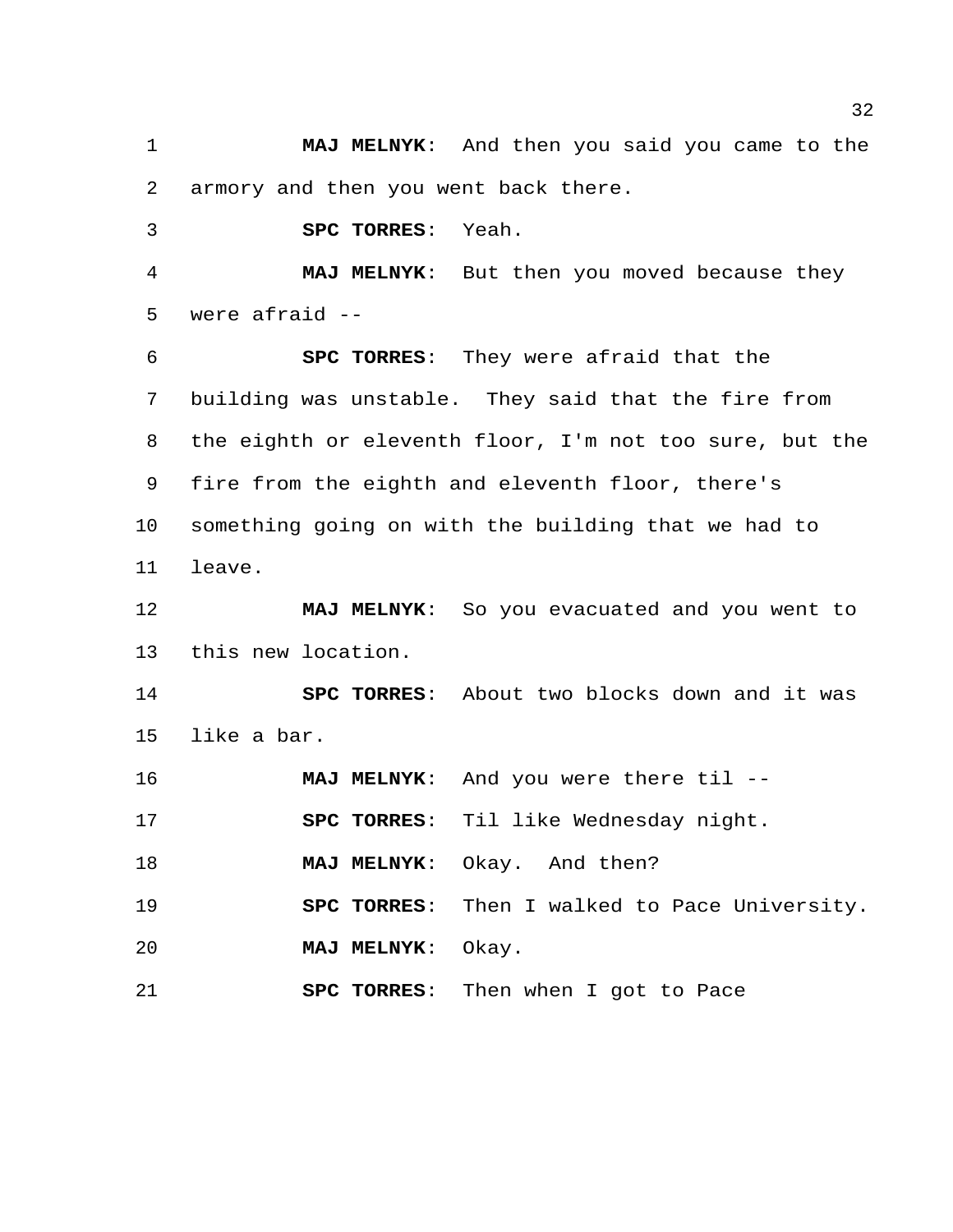University, they had, like in the lobby of the

 university, they had oxygen set up and cold water and food. They said, "Are you okay," and I said, "No, I'm short of breath."

 I was really short of breath, and I was like "I'm short of breath." And they sat me down and they gave me oxygen. And then volunteer, I don't know what they were, paramedics, nurses, they're like "Where were you, where were you, we'll go, we'll go." I said, "Oh, thank God. You go, I can go."

 And then I saw a police car and he took me -- brought me back to the armory the next day.

 **MAJ MELNYK**: Did you stay at the armory then through --

 **SPC TORRES**: Yeah. I stayed, because I ran out of uniforms. So now it's like Friday morning. Tuesday, Wednesday -- yeah, Friday morning.

 Then I was joking around and I asked somebody, "Do we get paid? Who knows? Who has direct deposit? Do we get paid? This is city employees?" Somebody (inaudible.) We were laughing.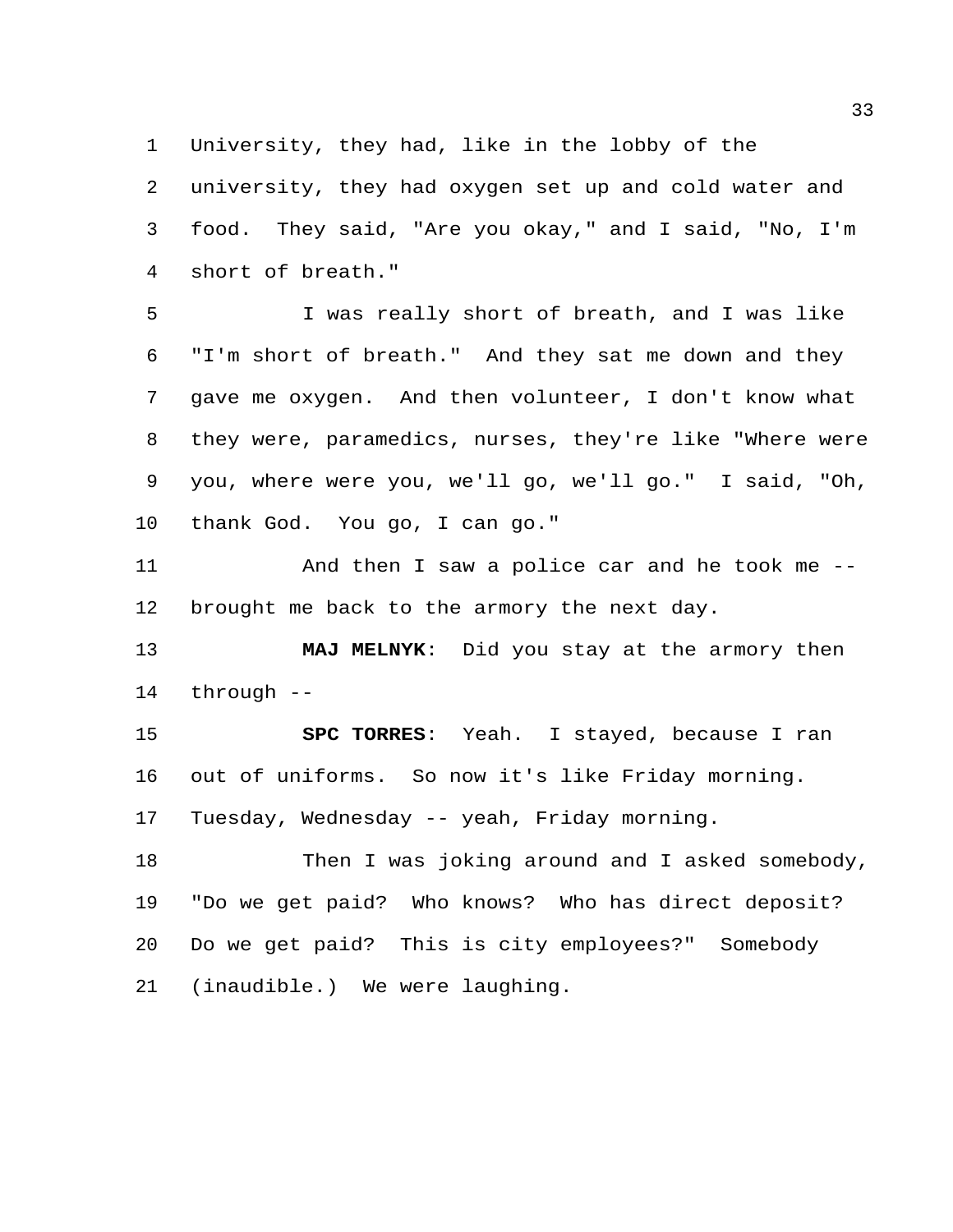1 Then I was like, I was --

(Tape change.)

 **MAJ MELNYK**: This is side two of the interview with SPC Alberto Torres, on 17 September '01.

 You had returned to the armory and run out of uniforms.

 **SPC TORRES**: Yeah. When I got back to the armory, I ran out of uniforms and I had this one uniform where one name tape was different than the other. And that's the uniform shirt that I wear when we're like in the field.

 And then in my civilian job, I have direct deposit, so I was like "Do we get paid," you know, I was just joking around with a few other guys. And then it didn't really hit me until I asked somebody, I said, "Wait a minute. What's today?"

 That's how -- I mean, I felt really bad when I didn't know what day it was. I was like what's today, because they just kept -- I didn't -- I couldn't recall the difference between night and day.

I could recall the events, but I couldn't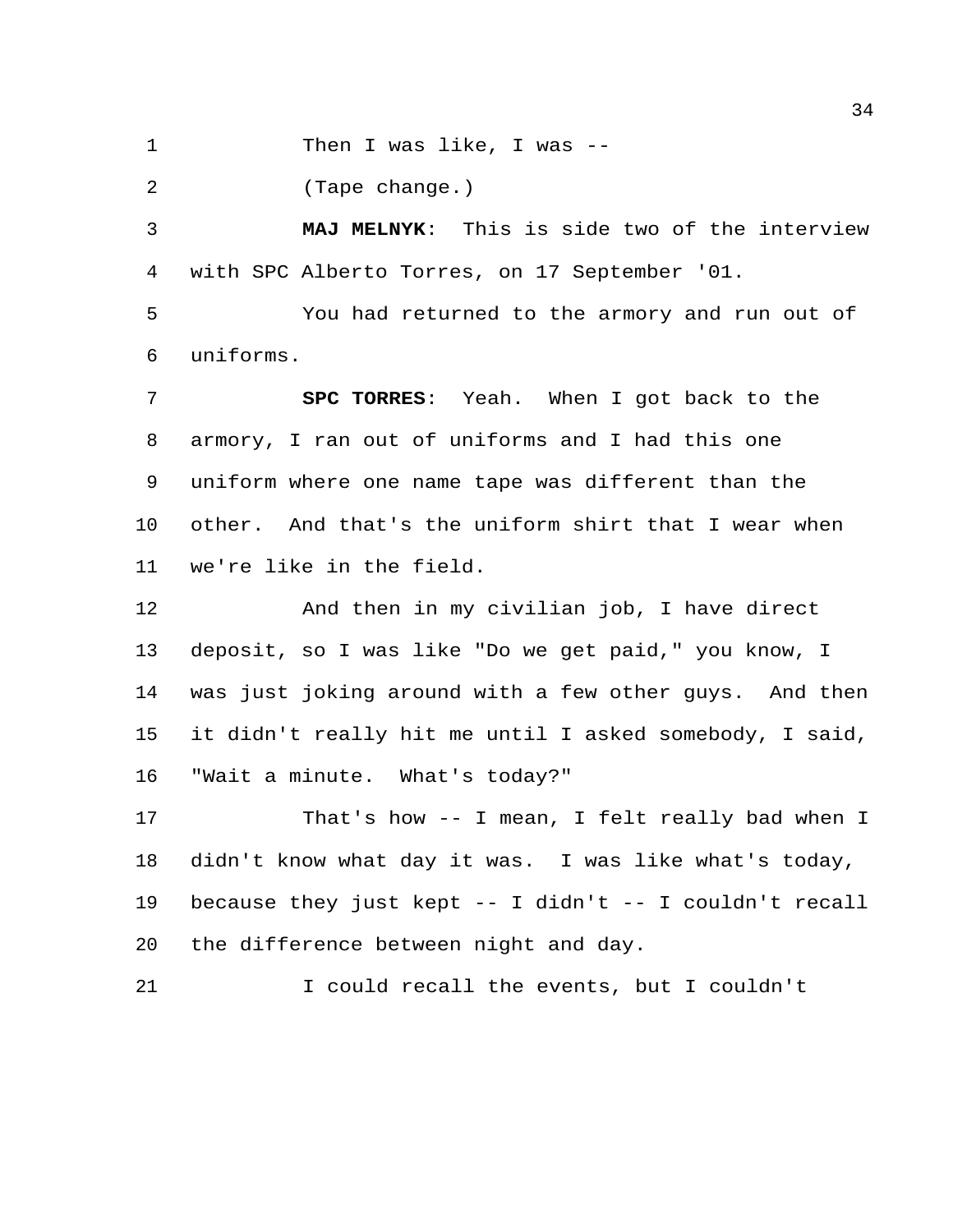recall seeing afternoon, morning, afternoon, night. I didn't really get any good -- like til Friday, I got seven hours total sleep from Tuesday to Friday. And I just couldn't recall like what --

 whether day or night had passed. I just knew -- that's all I knew, like it was -- I wasn't worried about time.

 **MAJ MELNYK**: Were you thinking about your civilian job, that they might -- where do you work as a paramedic?

**SPC TORRES**: In the South Bronx.

 **MAJ MELNYK**: In the South Bronx. And were you thinking that your unit might be down there, as well, trying to recall you?

 **SPC TORRES**: No. I met some of my coworkers. **MAJ MELNYK**: While you were down at the World Trade Center.

 **SPC TORRES**: While I was down there. Mm-hmm. **MAJ MELNYK**: So they knew that you were at the Guard.

 **SPC TORRES**: They knew. Yeah, they knew. A few of my coworkers had said, "Oh, oh, you're" --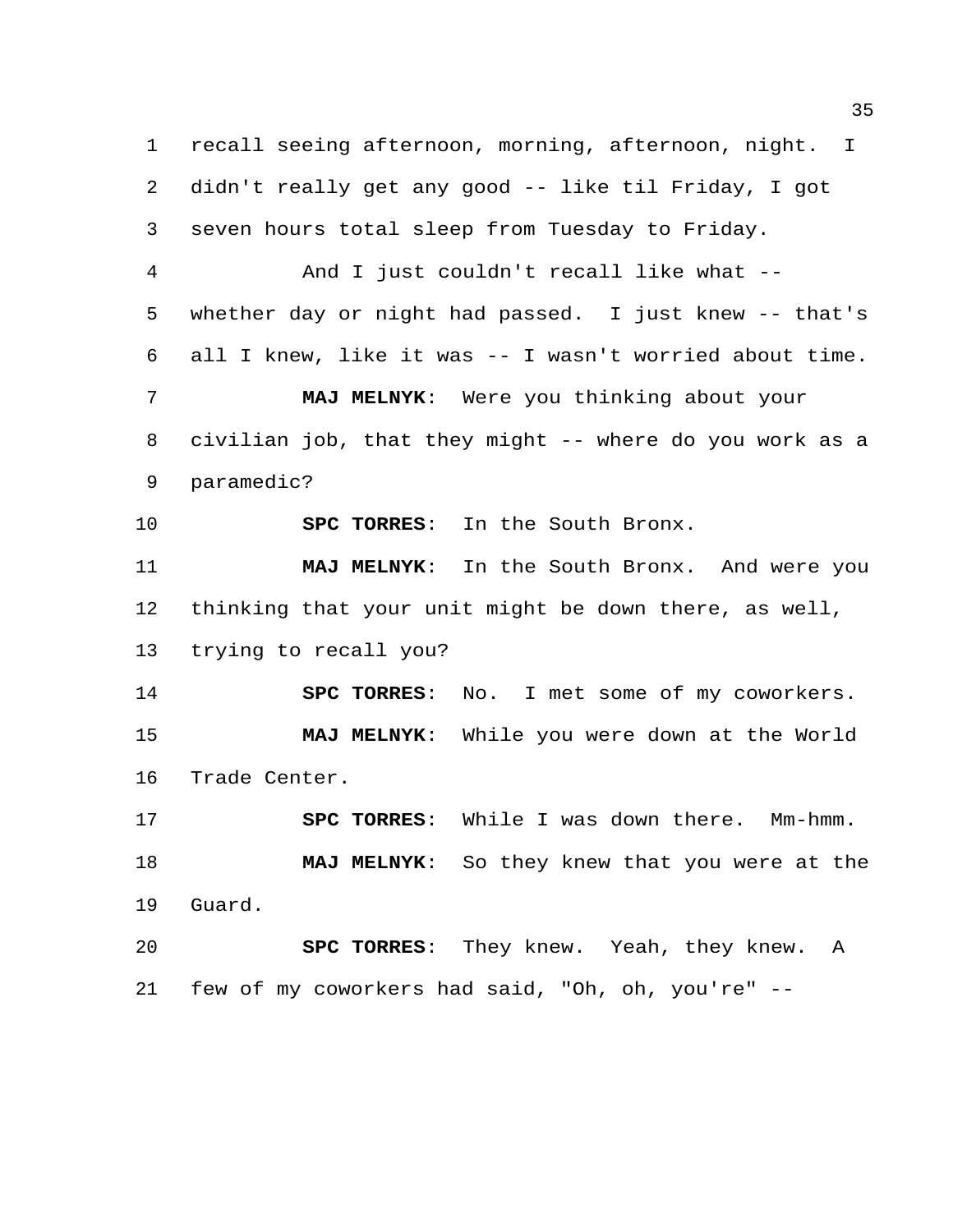"yeah, oh, yeah, somebody went," -- somebody at my job had said that they saw Torres downtown and in the World Trade.

 So I felt like -- really like -- really like relieved, you know, because someone had said -- someone I met at Liberty Plaza like the next day, when the morning came, someone said, "Yeah, someone said they saw you down here." I said, "Oh, yeah." And they were like, "Yeah. They know you're here." And I was like, "Oh, yeah, they do," they were like "Yeah." And I was like, "Oh, all right."

 I felt relieved. I felt like, wow, first I see SGT Bros and the 101 medics, now I see a few of my coworkers.

So I'm starting to feel good.

**MAJ MELNYK**: You're not alone. Yeah.

 **SPC TORRES**: Yeah. Started to feel like, oh, my God, what did we get into. Now I'm feeling more comfortable, but I'm tired. Physically, I'm like -- then joking around, do we get paid.

21 And then when I got to the armory, I said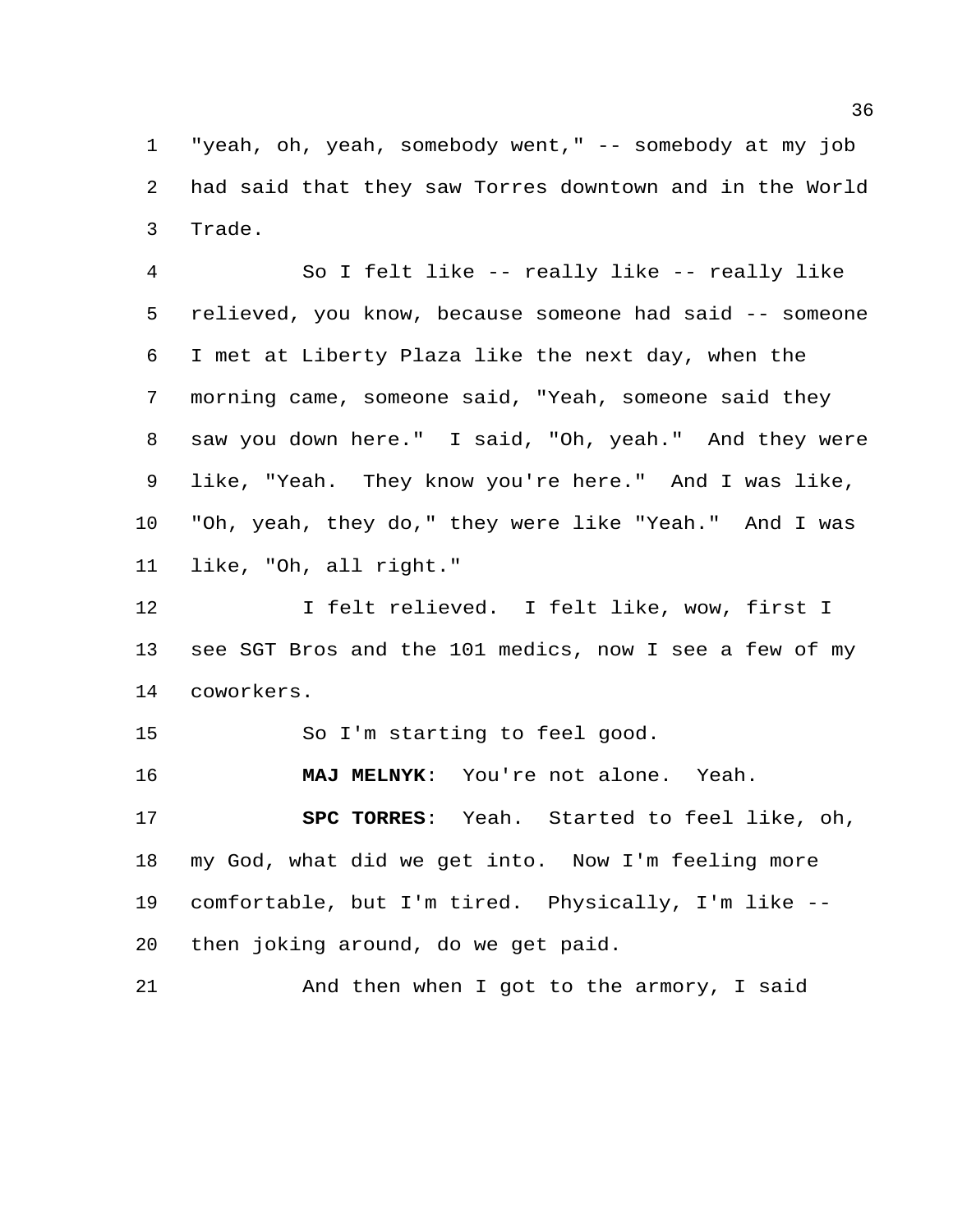"What's today," and they were like "Oh, it's Friday." I didn't really have a concept of time. And then there were TVs going on and I didn't really notice. I didn't really know what actually -- I didn't really know actually what happened.

 I was like, "What actually did happen," and they were like "Yeah, one fell, then the other one fell, and then you guys" -- and then they stopped some people in the airport and then they think it was some pilots and trying to bomb the airport and then -- you know, and on.

 And I didn't find out about the Pentagon until like Thursday and Friday, and I was like, "Really, that too." I didn't -- you know, it was just -- everybody was sent to right around World Trade.

**MAJ MELNYK**: Sure.

 **SPC TORRES**: Everything around -- the world outside of us did not exist. We felt like that was it. So I said let me call my mom, she must be flipping out.

**MAJ MELNYK**: You called her Friday.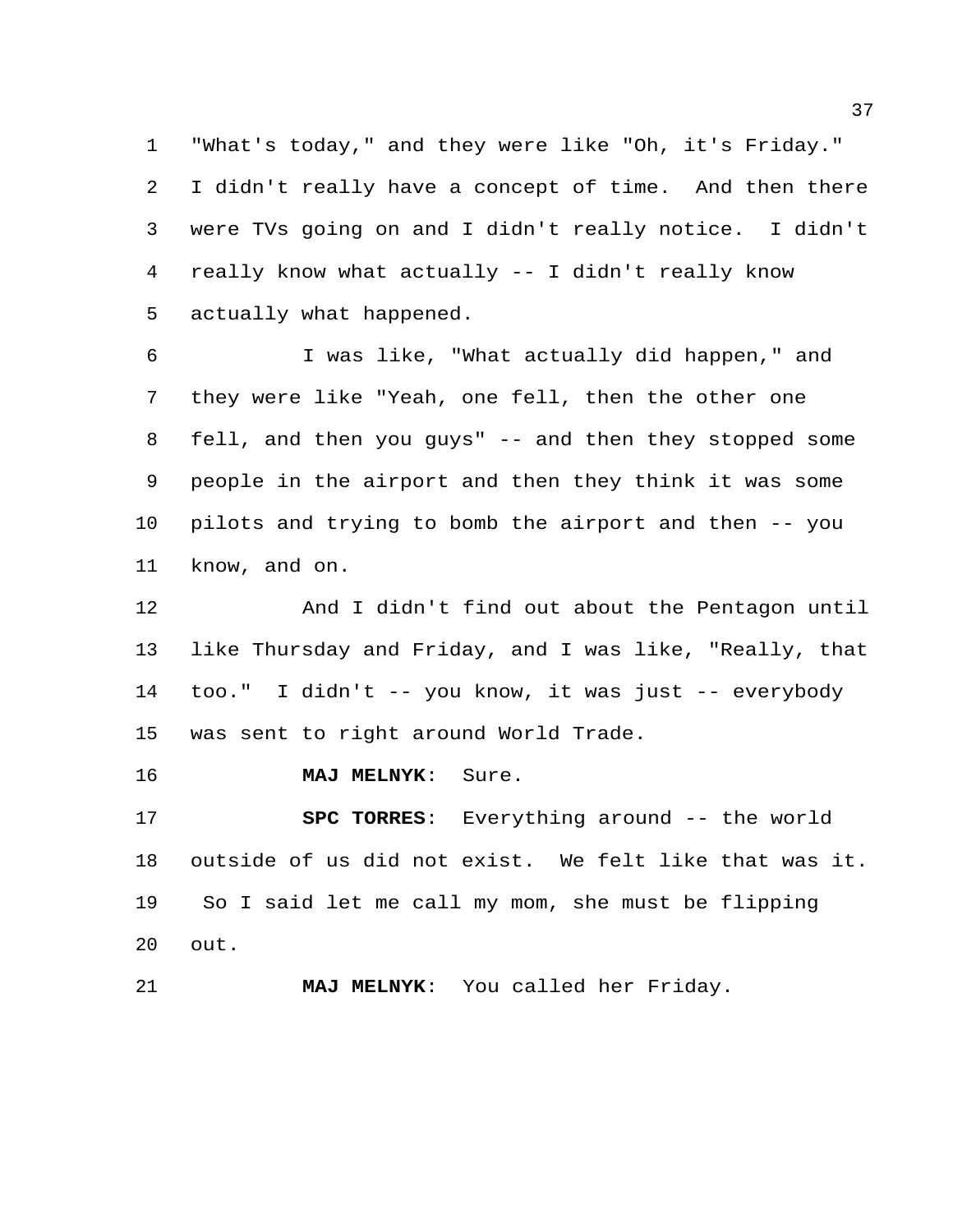**SPC TORRES**: Yeah. And she says, "Oh, no, I knew you'd be there, you crazy," you know, and then I called your job and your job said that you were in the Reserve and I knew you were going to be okay, because somebody said that they saw you and that you were okay. I said, "Yeah." And I said, "I'm really

 hungry and really hungry." Now I'm hungry. She said, (inaudible) I said, "Yeah, yeah." But, you know, I kind of lied. I'm really tired, hungry, and beat.

 And I was just worried because I didn't have another pair of boots and was like, oh, you know, I'm worried about the small stuff now. Friday is there and all I'm worried about is small stuff, I only got one more uniform, I got no socks, I got no underwear, I got no tee shirt, I haven't taken a bath since, and then in the armory here, they made me feel bad.

 They were like -- so I said let me take care of what I got to do. Then I sat down for like a half an hour and I saw TV. That's when I was in shock. I was like and they even stopped baseball. And they're like, "Yeah." I was like dang.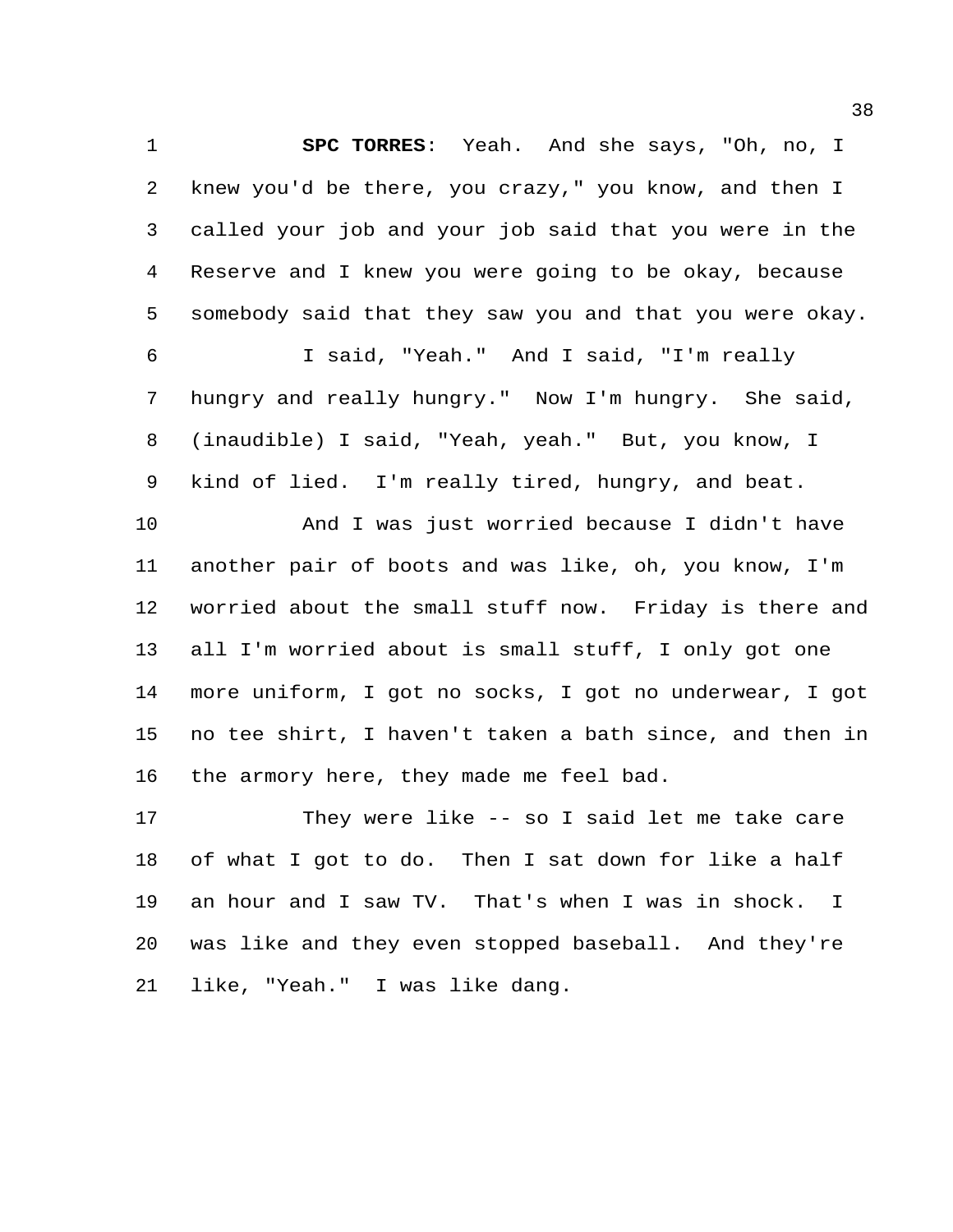I didn't really get to like -- I didn't know what was going on til I had time to sit down and actually take it in. And I was like, you know, my first reaction was like what the hell went on. Like I didn't -- I didn't know a plane went down in Pennsylvania. I didn't know a plane hit the Pentagon. I didn't know that they stopped baseball. I didn't know that it was -- I didn't know whether I got paid or not. It was like already Friday afternoon. You know, I was like -- we were like in a -- it was like in another world. You know, like the world didn't exist outside of the World Trade Center, you know. **MAJ MELNYK**: Did you go back down there Saturday or Sunday? **SPC TORRES**: Saturday I stayed here. **MAJ MELNYK**: At the armory. **SPC TORRES**: Because I spoke to -- there was a physician here from the Red Cross, whatever, and he was handing out pamphlets on post traumatic stress and I told him I only slept like five hours since Tuesday,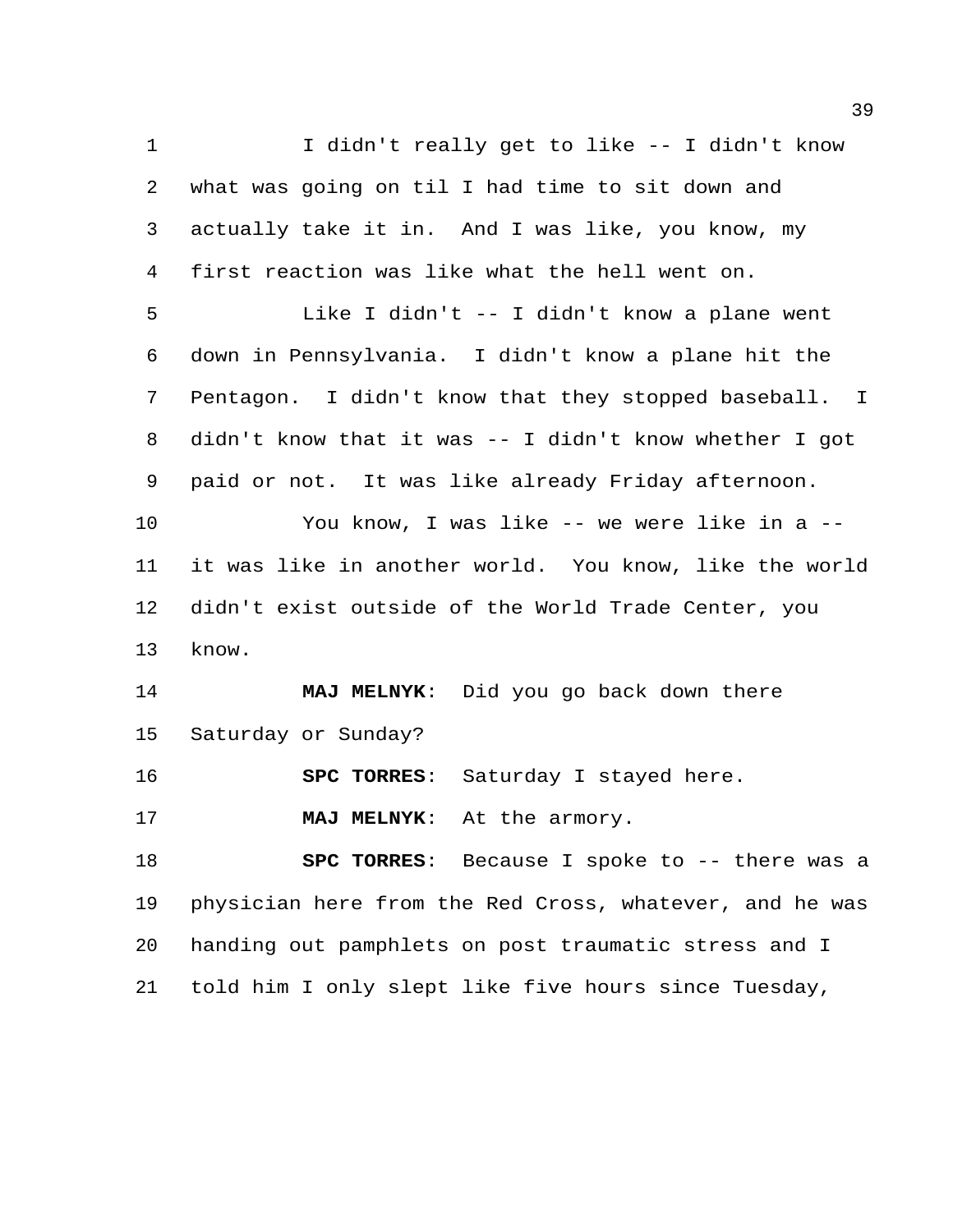and he says, "Why don't you go talk to your major and maybe you can rest. Maybe this will be your first day of rest." And I was like first day, I couldn't even -- I told him the truth. I said I didn't even know three days went by.

 He said, "Oh, I think you're showing signs of just being tired. I think you should rest." So then I rested Saturday and then yesterday I went back out to the field, and that's it.

 **MAJ MELNYK**: The field being Battery Park. **SPC TORRES**: Went back into Battery Park, yeah.

 **MAJ MELNYK**: So the last day you were down in Battery Park.

**SPC TORRES:** Mm-hmm.

**MAJ MELNYK**: Yeah.

 **SPC TORRES**: Yeah. Then we came back like last night, like 11:00 o'clock, and I was like exhausted. I was so exhausted. I called a few -- I called my cousins and I said, no, I'm not going to call my mother, it's 12:30 and she's sleeping.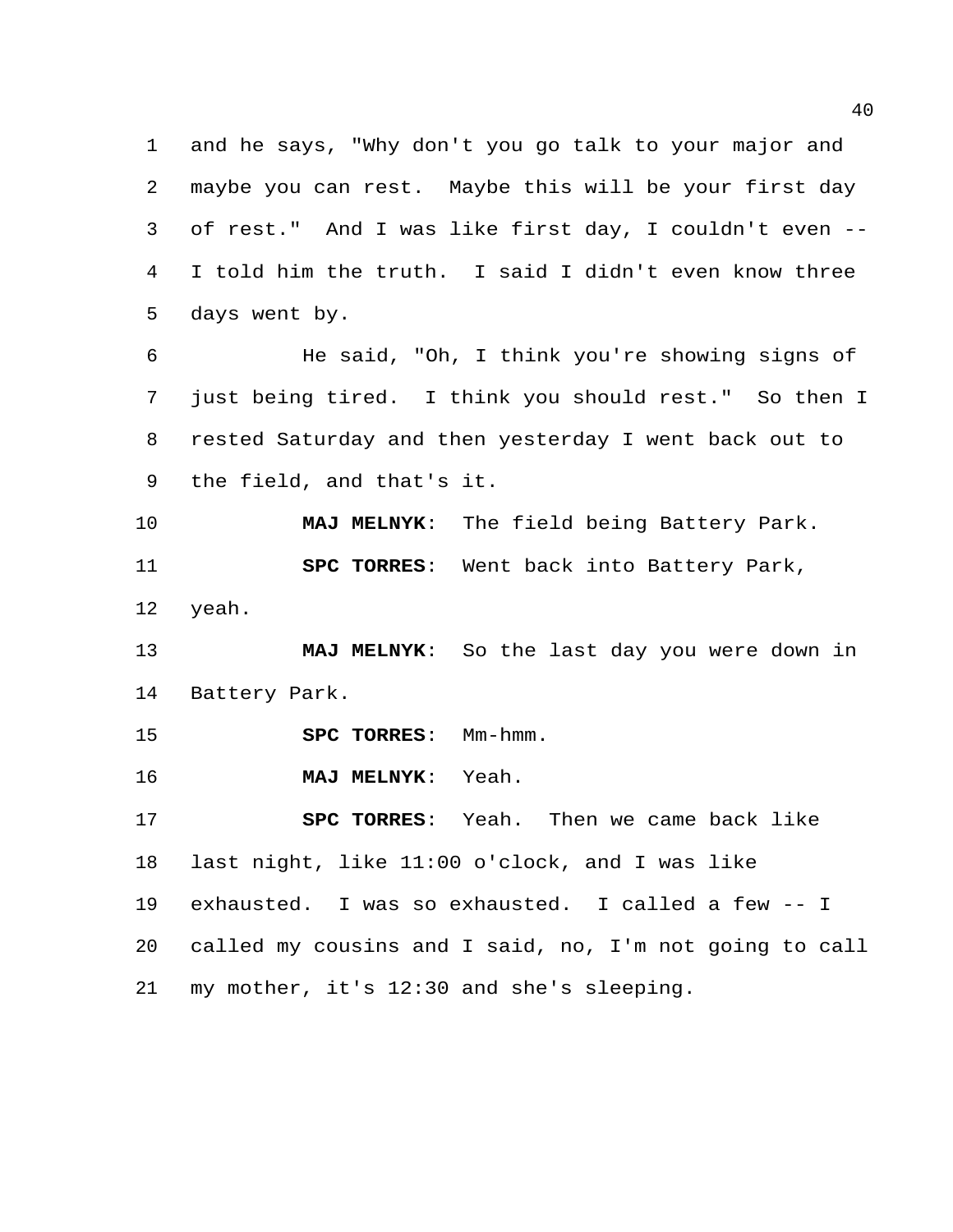And then I said, but I bet you if I call her, she'll wake up. She was like talking to me. They were like, "Yeah, don't worry about it. We'll call her in the morning." They were like, "Did you eat," and I said, "I ate a little bit." I don't have too much -- and then it hit me.

 I was like "Listen, I got to hang up. I'm really beat. I'm going to get a cot." They're like "All right, all right, all right. Take care, take care." Then they said, "We'll tell your mom tomorrow, don't worry about it, don't worry about it, don't go back, don't go back, don't go back."

 My family is telling me, "Don't go back, don't go back, don't go back." And they were like "Don't worry about it. Just take care of yourself. Try to get some sleep, try to get some sleep, and eat, eat, eat."

 I was like, "Yeah," I didn't sleep or eat til Friday.

 **MAJ MELNYK**: Do you have any other impressions of what happened down there, what you saw?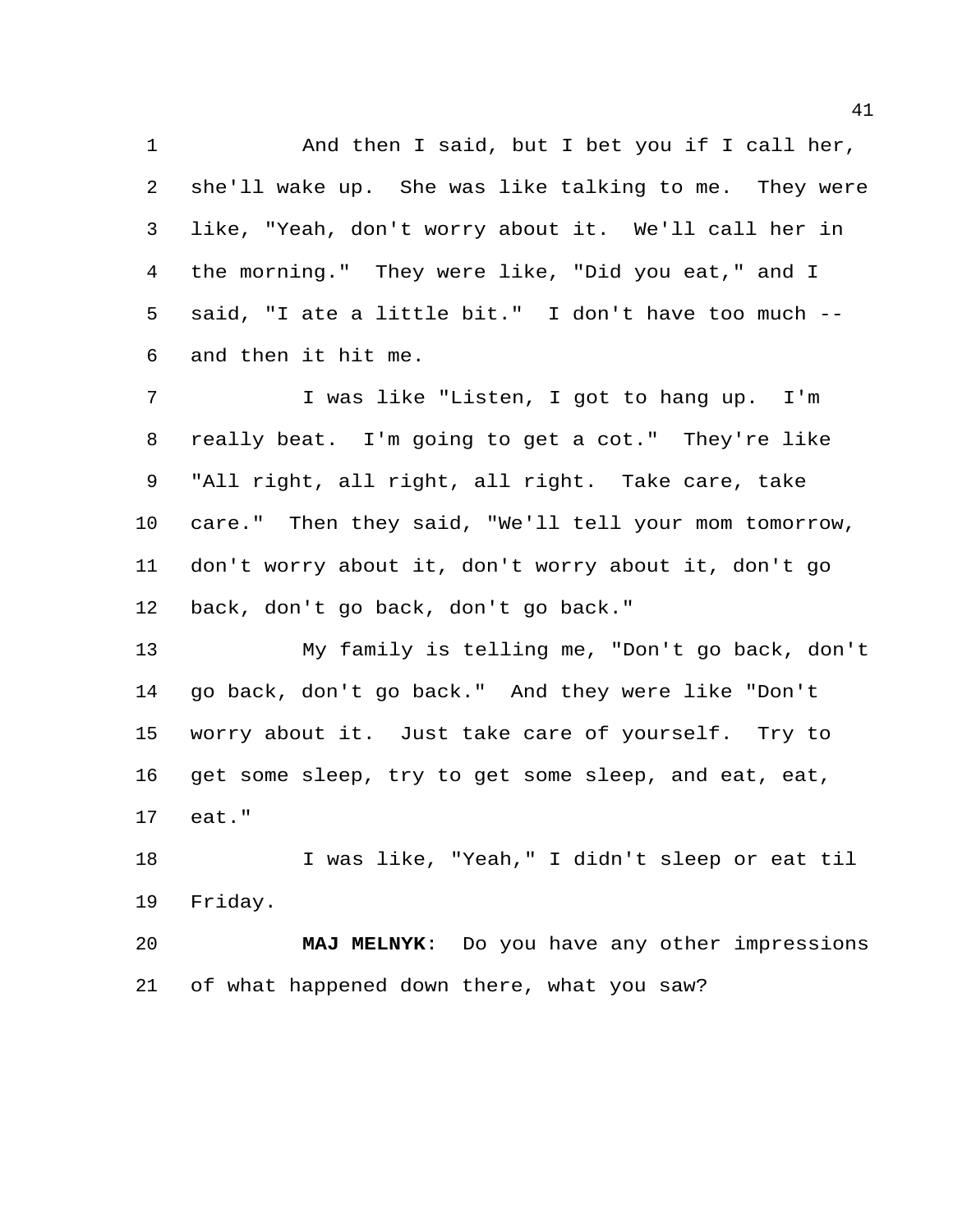**SPC TORRES**: Like it was just -- it was ripped. It was -- I was -- I was walking with SGT Silva and I said, "Man, do you believe this? This is like we're in another world." I was like look at the buildings, and we're looking up at glass, everything was blown out, everything was -- everything was shattered.

 The cars were like crushed and the windows were crushed and everything was burnt to like -- like charred. Everything was like -- and I just felt like it was like we were in another world.

 I felt like, you know, I felt like -- I didn't -- I didn't -- I couldn't really -- I wasn't thinking about who did this or why they did this. I was -- my mind was like I couldn't believe where we were at and I couldn't believe all the people that were hurt and sick and it was sick -- it was sickening place.

 I felt like -- I couldn't believe like the world -- to me, the world didn't exist anymore. It was like, you know, I couldn't believe that we were going to leave. I thought that that was it.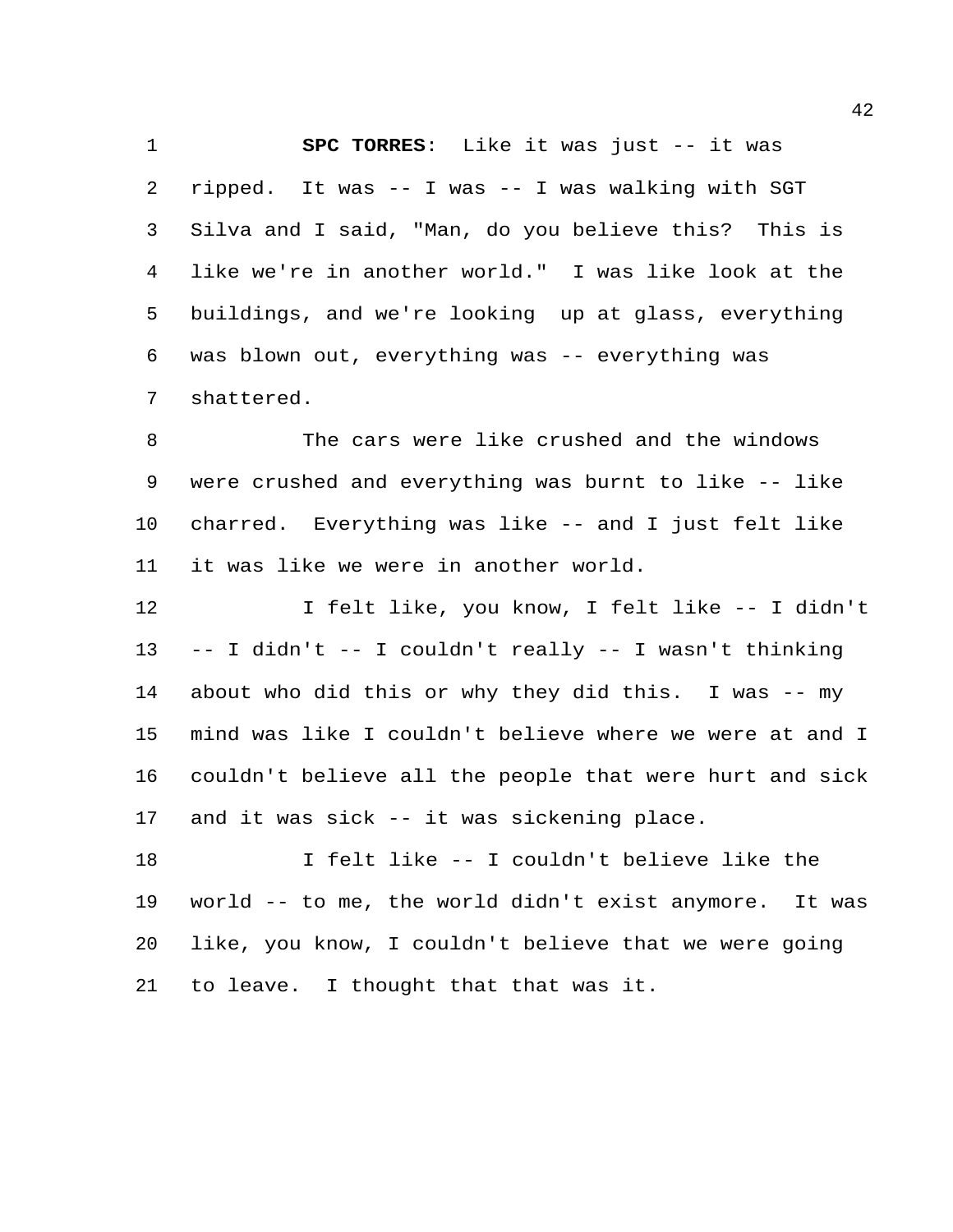I thought the whole world was in the World Trade Center. You know, I didn't think that like maybe a few miles down, there were streets and stores. It's just -- I felt like there was like -- there was dust everywhere and ashes and papers and debris and cars and some alarms were going off, and windows were busted and buildings were crumbled, and people were running and screaming, and I felt like we were in another world.

 You felt like you were in your own world and nothing else existed.

 **MAJ MELNYK**: Is there anything else you want to add?

 **SPC TORRES**: Oh, yeah. And then today, when when we -- last night, I fell asleep and I woke up this morning and I told the lieutenant I'm a little tired, I'm going to go get coffee. He says, "Okay." So when I went to get coffee at Starbucks, I was coming down the block again and I stood in front of the supply place, the medical supply store, and the secretary noticed me and she was like almost freaking out. She says you came in here so early in the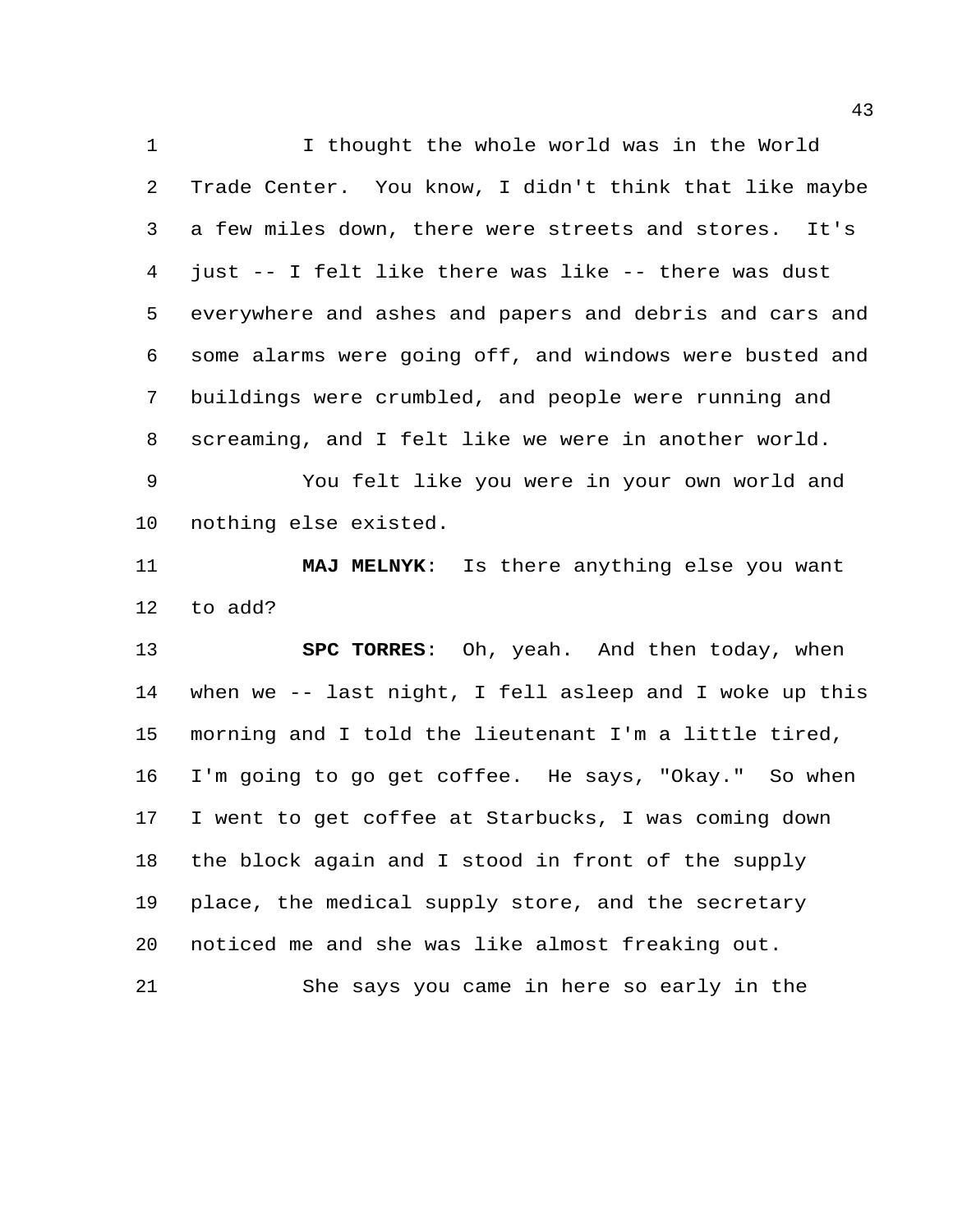morning and we gave you -- and I was like, oh, by the way, I can't repay you, I'm sorry, we lost it, the building fell and we lost the medical chests.

 **MAJ MELNYK**: So you didn't pull those out when you evacuated the building.

 **SPC TORRES**: No. We pulled whatever we could. Everybody was like -- whatever you could. And then I told her I was like really sorry, how am I going to pay it back. Sorry, I'm like really sorry. She said "No. Everybody in the office was freaking out because they remember somebody coming in early in the morning." She said, "Yeah, you came in, we gave you supplies. Like an hour later, the building fell, and we're like oh, my God, that's where that soldier is at."

 And she said "Come inside the store, they want to see you, they want to see you." I went inside the store and they were happy to see me. They're like "Yeah, we thought that you perished." They're like, "Oh, my God, we can't believe it."

And I was like yeah. I didn't think about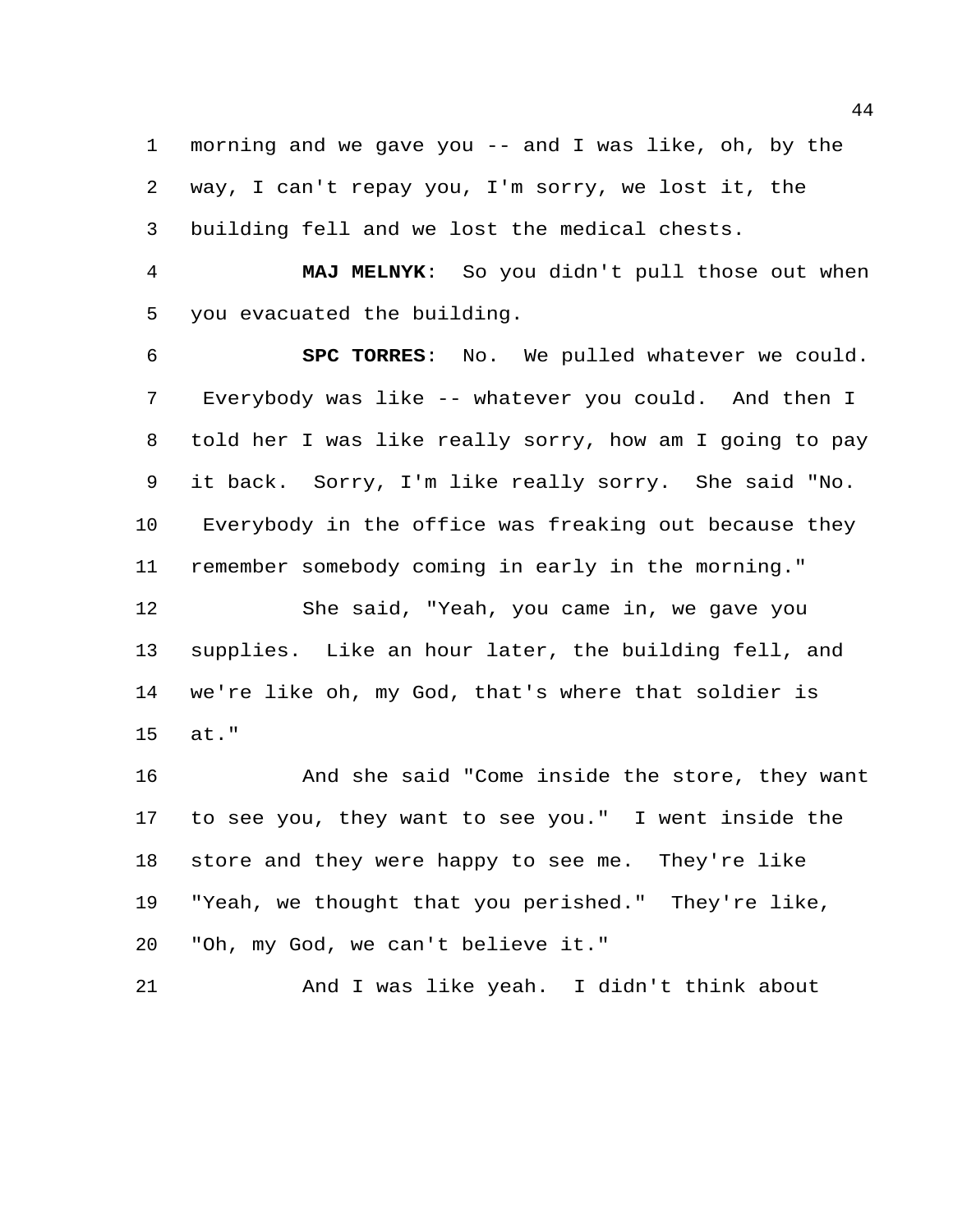coming back to the store. I wasn't thinking about it, but then I told them I was sorry that I can't get the equipment, that the building had collapsed, and then we grabbed what we do, but I couldn't grab everything.

**MAJ MELNYK**: Right.

 **SPC TORRES**: And they were like -- they were in shock. They were like, "Oh, my God, we thought something happened to you." One of the came across the street asking for it, but they didn't know who they were talking about, because we left then.

### **MAJ MELNYK**: Right.

 **SPC TORRES**: And then they wanted me to stay there and talk to me and give me coffee. I said, "No, no, no, no, no. I'm okay. I'm fine. Really, I'm happy to see you, too," and they were so happy to see me. They were like, "Oh, my God, we were all worried. We were watching TV and we said oh, my God, that young -- that guy came in with the stethoscope and we gave him all the equipment and we felt so bad, because like a little while later, when we saw you get in the truck and" -- they were at the window.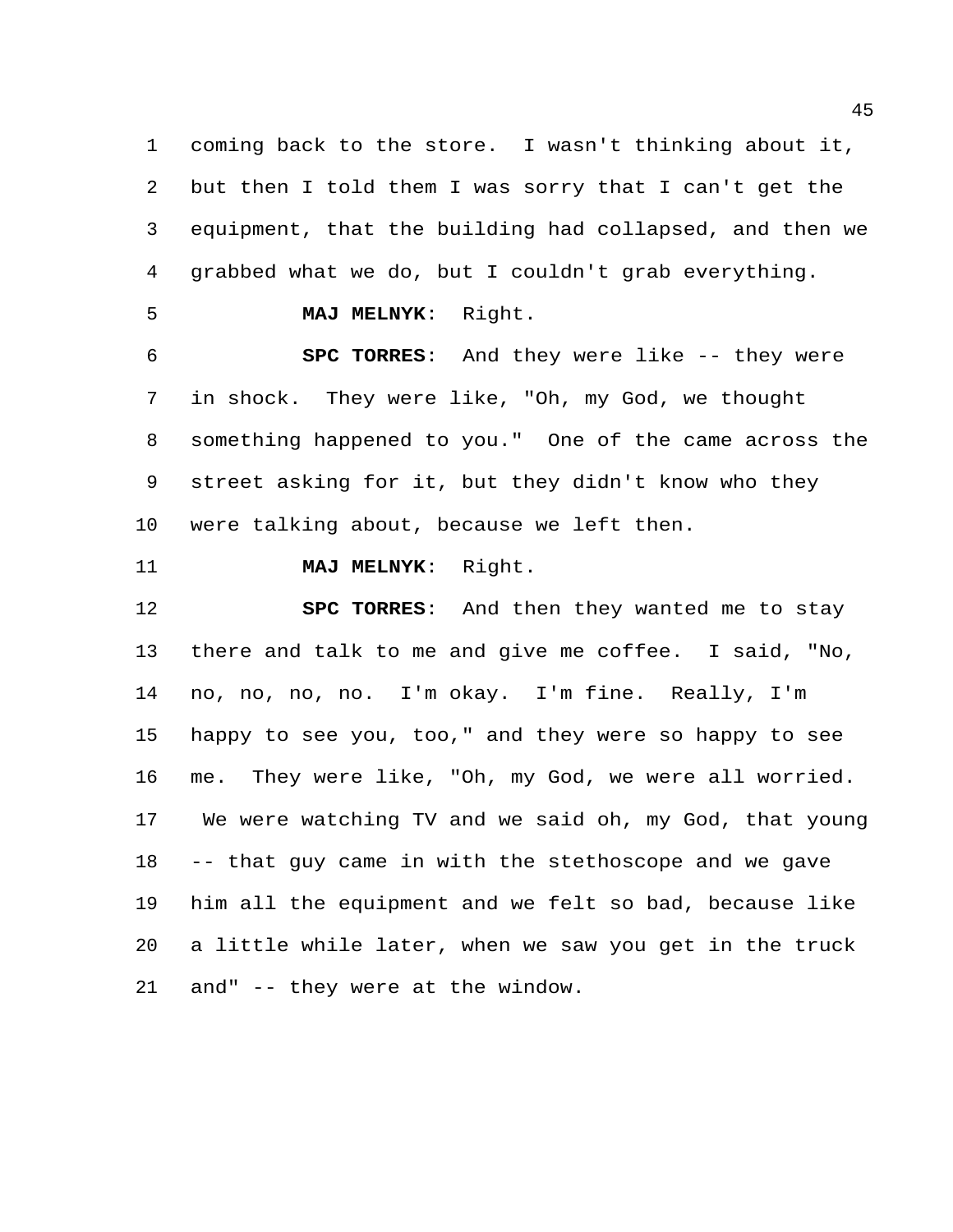And like a half an hour later, the building fell. We were like -- they were all panicking and they wanted -- they just wanted to know my name and, you know, they said, "Oh, what's your name." **MAJ MELNYK**: Never asked for their money. **SPC TORRES**: Huh? **MAJ MELNYK**: Never asked for their money? **SPC TORRES**: No. I said I was sorry. You know, if there's some way I can pay you back, I'll get something from the unit, I don't know, maybe like a lost and something, I don't know. Sorry. I felt bad. I felt bad being there, because I'm like -- they don't think -- they were like, "No, no, no. You came in." The secretary remembered me. The secretary said, "No, you came in, you were quiet, we gave you equipment, you put it on the truck right outside, parked outside, and then you left," and

 like half an hour later they saw the building fall, and they were worried and they felt really guilty about giving me equipment.

I'm like, no, I feel bad. I'm the one that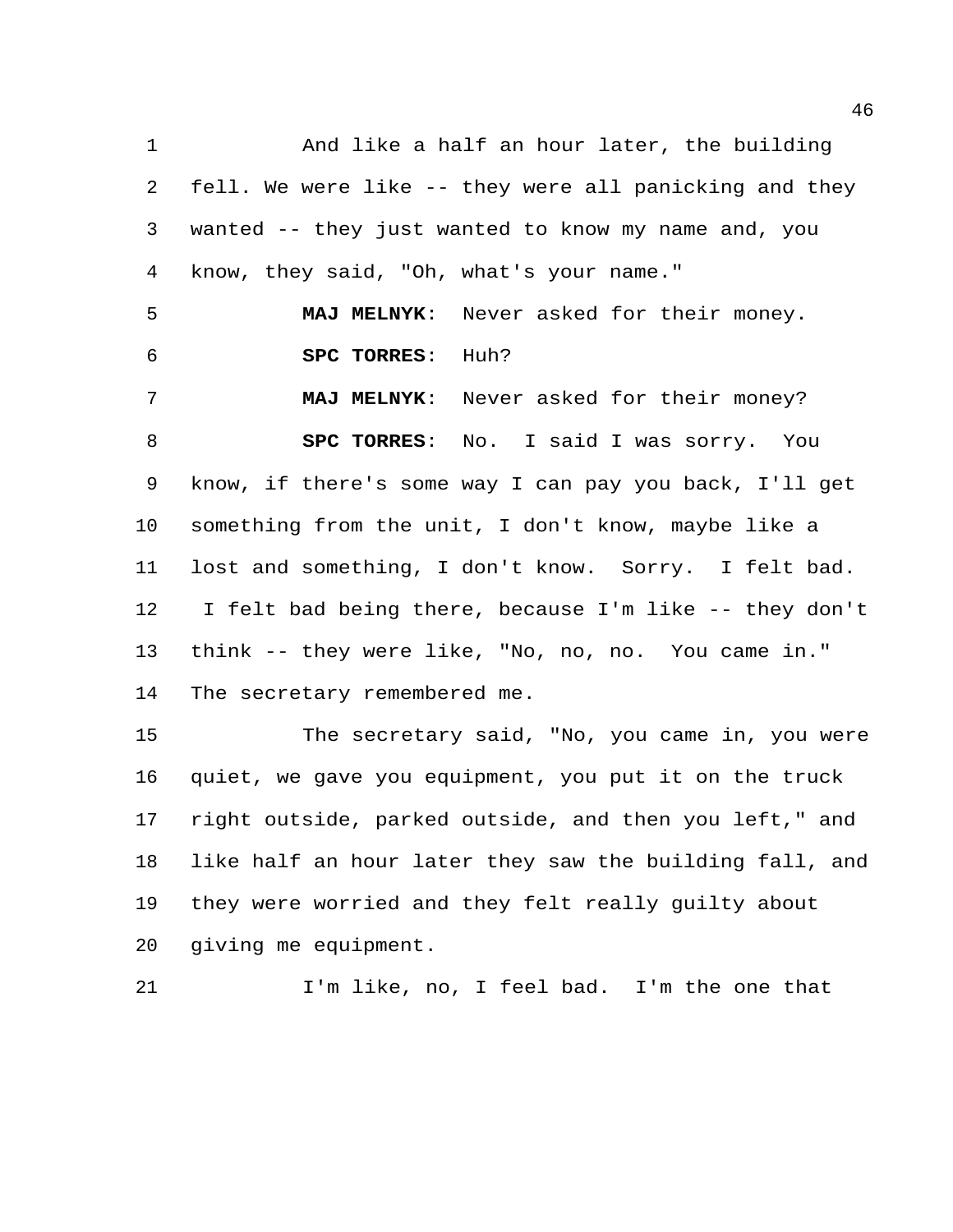lost it.

| 2  | MAJ MELNYK: Right.                                      |
|----|---------------------------------------------------------|
| 3  | SPC TORRES: Then they wanted like to, "Here,            |
| 4  | you want coffee." I'm like no, I have -- I had a cup    |
| 5  | of coffee. I said, "No, no, no. I'm okay. I'm okay."    |
| 6  |                                                         |
| 7  | And then they were like how do you feel, and I          |
| 8  | was like I haven't really -- it hasn't sunk in yet,     |
| 9  | because I haven't been -- I haven't really even been -- |
| 10 | I haven't been a mile away. I haven't even been home.   |
| 11 | I don't know how I feel. I haven't sat down and         |
| 12 | actually looked at the news.                            |
| 13 | I told them I don't know how it feels yet.              |
| 14 | Maybe in a few days or in a few weeks.                  |
| 15 | MAJ MELNYK: You'll figure it out.                       |
| 16 | SPC TORRES: I'll let you know. And they were            |
| 17 | like okay. But they were really happy to see me. You    |
| 18 | know, they were like, "Oh, my God, we went down across  |
| 19 | the street to the armory" and they were saying we gave  |
| 20 | all this equipment to this paramedic and the next thing |
| 21 | you know, the building fell, and the news, they were    |